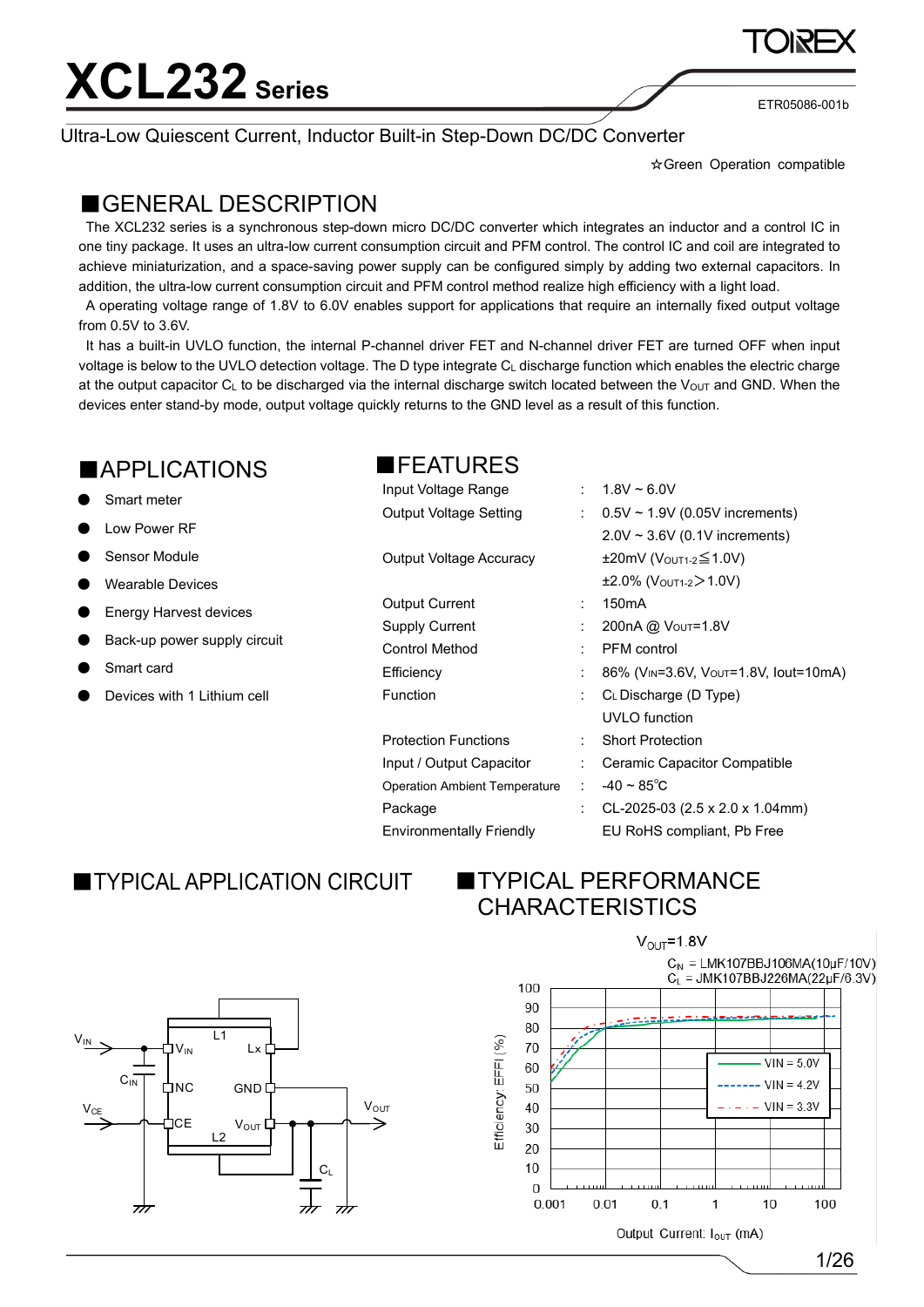### ■ BLOCK DIAGRAM



\* Diodes inside the circuits are ESD protection diodes and parasitic diodes. XCL232B type does not have CL Discharge function.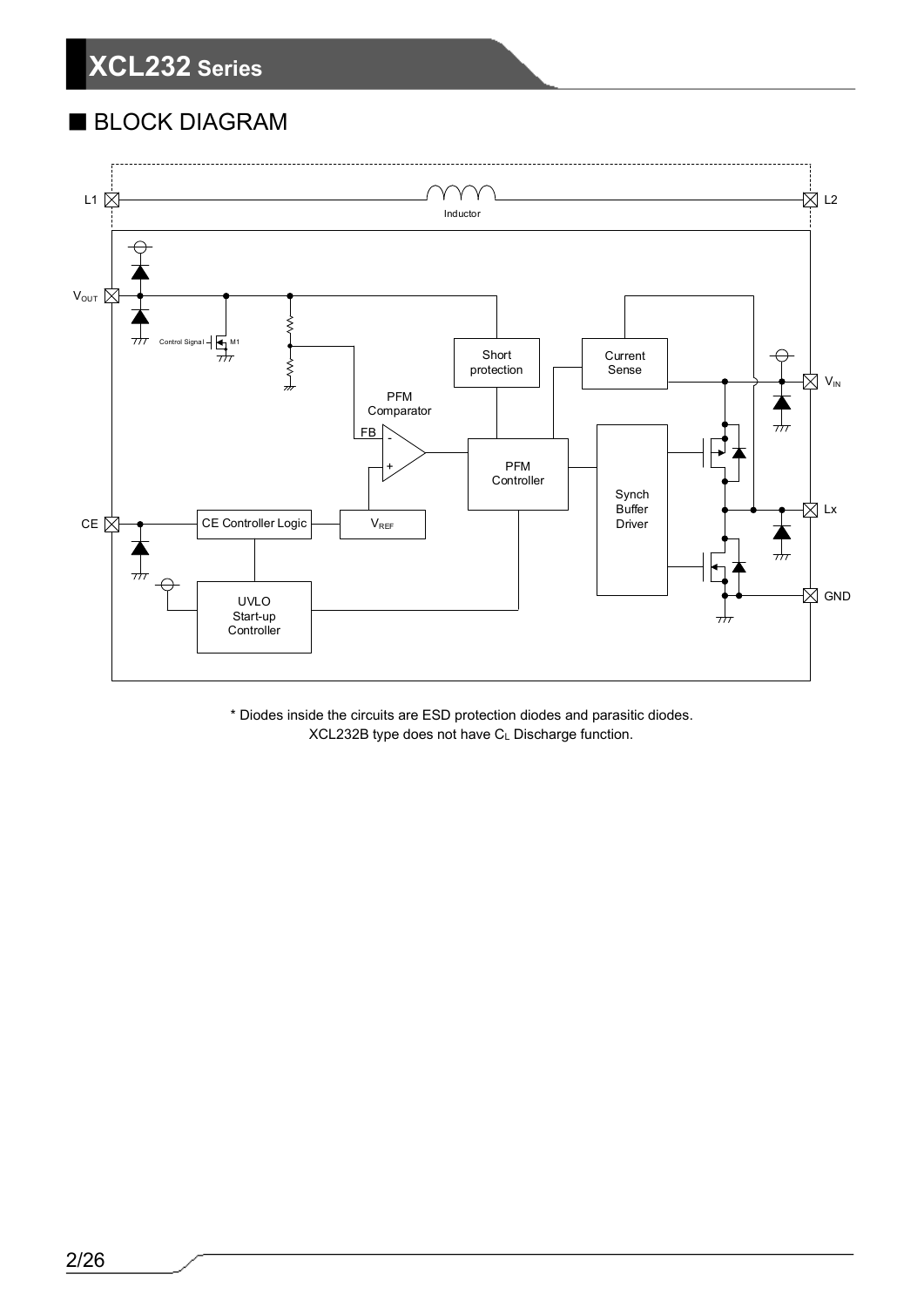### ■PRODUCT CLASSIFICATION

#### 1) Ordering information

XCL232①②③④⑤⑥-⑦

| <b>DESIGNATOR</b> | <b>ITEM</b>              | <b>SYMBOL</b> | <b>DESCRIPTION</b>                                                                                                                                                                                                                                                                                                                                      |
|-------------------|--------------------------|---------------|---------------------------------------------------------------------------------------------------------------------------------------------------------------------------------------------------------------------------------------------------------------------------------------------------------------------------------------------------------|
| ➀                 |                          | B             | Without C <sub>L</sub> Discharge                                                                                                                                                                                                                                                                                                                        |
|                   | Product Type             | D             | With C <sub>L</sub> Discharge                                                                                                                                                                                                                                                                                                                           |
| (2)3              | Output Voltage           | $05 - 36$     | Output Voltage options<br>e.g.) $1.2V \rightarrow Q = 1$ $3 = 2$<br>$1.25V \rightarrow Q = 1$ (3) = C<br>0.05V increments :<br>$0.05 = A$ , $0.15 = B$ , $0.25 = C$ , $0.35 = D$ , $0.45 = E$ ,<br>$0.55 = F$ , $0.65 = H$ , $0.75 = K$ , $0.85 = L$ , $0.95 = M$<br>$(VoUT \le 1.9V : 0.05V$ increments,<br>$V_{\text{OUT}}$ > 1.9V : 0.1V increments) |
| $\circled{4}$     | Fixed number             |               | Fixed number                                                                                                                                                                                                                                                                                                                                            |
| $56 - 7$ (*1)     | Packages<br>(Order Unit) | KR-G          | CL-2025-03 $(2)$ (3,000pcs/Reel)                                                                                                                                                                                                                                                                                                                        |

(\*1) The "-G" suffix denotes Halogen and Antimony free as well as being fully EU RoHS compliant.

(\*2) CL-2025-03 Reels are shipped in moisture-proof packaging.

#### 2) Selection Guide

|                         | <b>B TYPE</b>                                        |     | D TYPE                     |                        |  |
|-------------------------|------------------------------------------------------|-----|----------------------------|------------------------|--|
| <b>FUNCTION</b>         | $V_{OUT(T)} \geq 1.2V$<br>V <sub>OUT(T)</sub> < 1.2V |     | V <sub>OUT(T)</sub> < 1.2V | $V_{OUT(T)} \geq 1.2V$ |  |
| <b>Short Protection</b> | Yes<br>$\qquad \qquad$                               |     |                            | Yes                    |  |
| C∟ Discharge            | $\overline{\phantom{0}}$                             | Yes |                            |                        |  |
| Chip Enable             | Yes                                                  |     |                            |                        |  |
| <b>UVLO</b>             | Yes                                                  |     |                            |                        |  |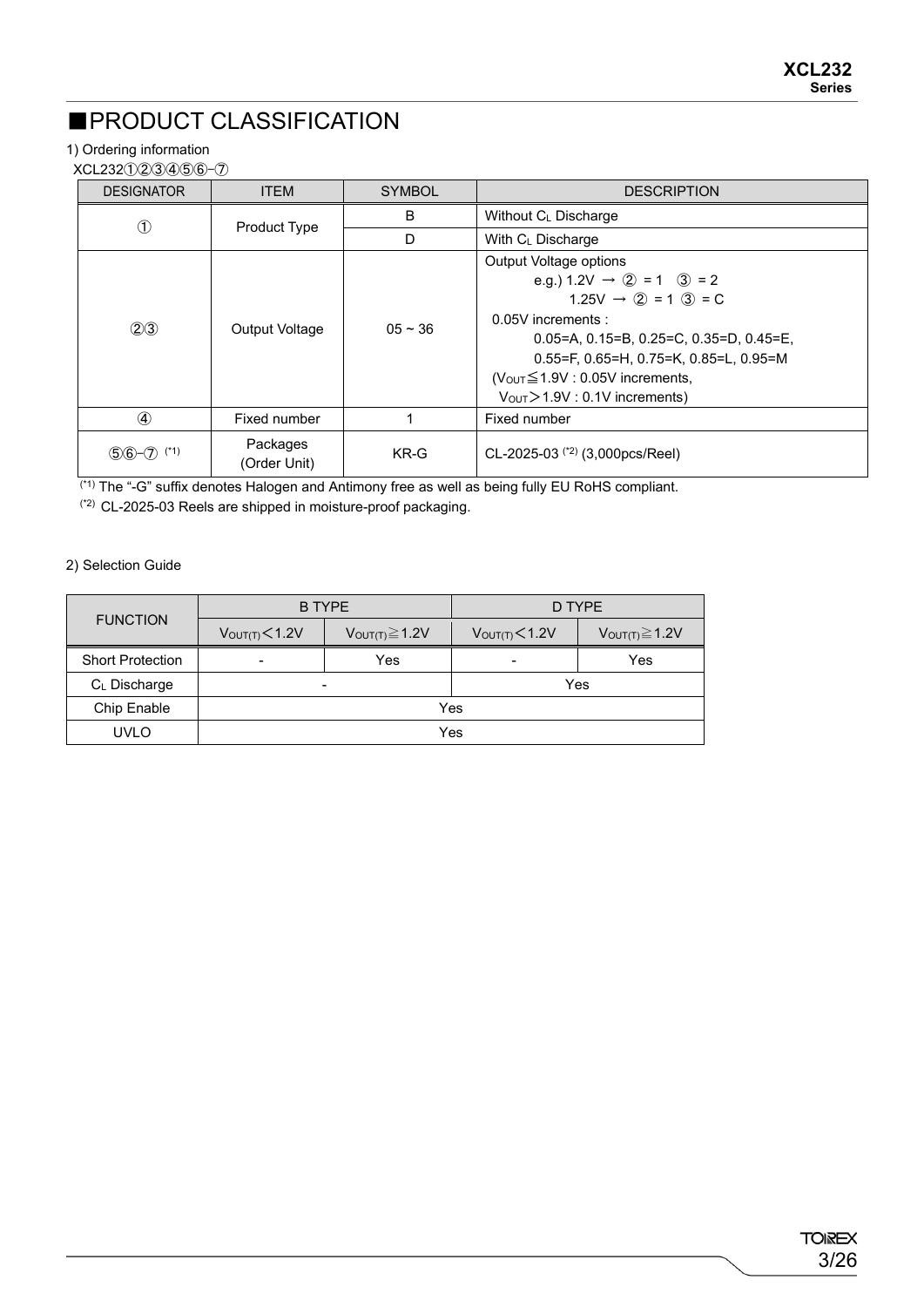### ■PIN CONFIGURATION



< BOTTOM VIEW >

#### ■PIN ASSIGNMENT

| <b>PIN NUMBER</b> | <b>PIN NAME</b>         | <b>FUNCTION</b>                                 |  |  |
|-------------------|-------------------------|-------------------------------------------------|--|--|
|                   | Lx                      | Switching                                       |  |  |
| $\overline{2}$    | <b>GND</b>              | Ground                                          |  |  |
| 3                 | <b>V</b> <sub>OUT</sub> | Output Voltage                                  |  |  |
| 4                 | <b>CE</b>               | Chip Enable                                     |  |  |
| 5                 | <b>NC</b>               | No Connection                                   |  |  |
| 6                 | V <sub>IN</sub>         | Input Voltage                                   |  |  |
|                   | L <sub>1</sub>          | <b>Inductor Electrodes</b>                      |  |  |
| 8                 | L <sub>2</sub>          | <b>Inductor Electrodes</b>                      |  |  |
| EP<br>9           |                         | Exposed thermal pad.                            |  |  |
|                   |                         | The Exposed pad must be connected to GND(Pin2). |  |  |

### ■ FUNCTION

| <b>PIN NAME</b> | SIGNAL      | <b>STATUS</b>        |
|-----------------|-------------|----------------------|
|                 | н           | Active               |
| CЕ              |             | Stand-by             |
|                 | <b>OPEN</b> | Undefined State (*1) |

(\*1) Please do not leave the CE pin open.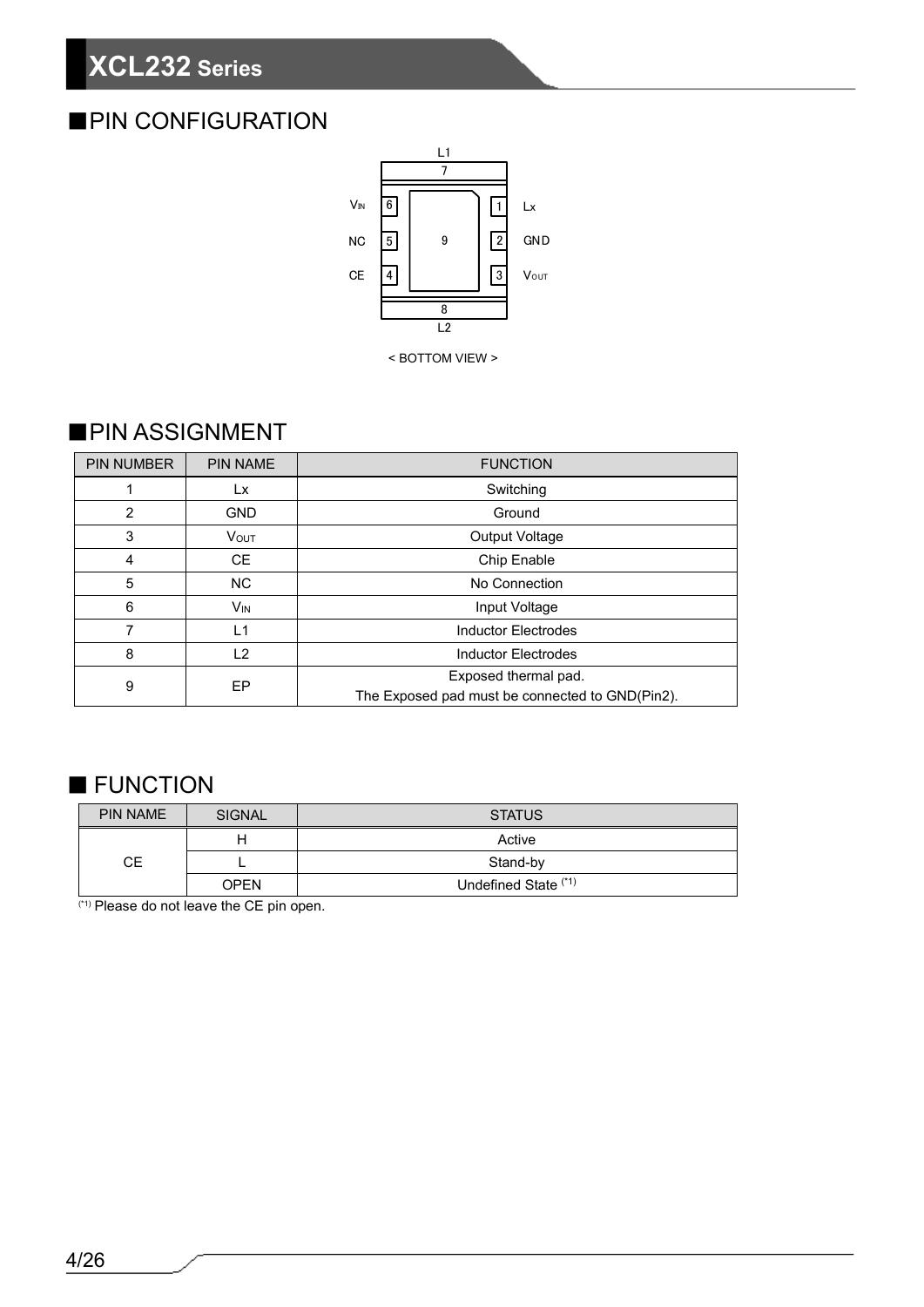### ■ABSOLUTE MAXIMUM RATINGS

|                              |                       |                                                 | Ta=25 $^{\circ}$ C |
|------------------------------|-----------------------|-------------------------------------------------|--------------------|
| <b>PARAMETER</b>             | <b>SYMBOL</b>         | <b>RATINGS</b>                                  | <b>UNITS</b>       |
| V <sub>IN</sub> Pin Voltage  | <b>V<sub>IN</sub></b> | $-0.3 \sim 7.0$                                 |                    |
| Lx Pin Voltage               | <b>V<sub>LX</sub></b> | $-0.3 \sim V_{IN} + 0.3$ or 7.0 <sup>(*1)</sup> |                    |
| V <sub>OUT</sub> Pin Voltage | VOUT                  | $-0.3 \sim V_{IN} + 0.3$ or 7.0 <sup>(*1)</sup> | v                  |
| CE Pin Voltage               | VCE                   | $-0.3 \sim 7.0$                                 | V                  |
| <b>Power Dissipation</b>     | Pd                    | 800 (40 x 40mm Standard board) $(2)$            | mW                 |
| Junction Temperature         |                       | $-40 \sim 125$                                  | °C                 |
| Storage Temperature          | Tstg                  | $-55 \sim 125$                                  | ℃                  |

\* All voltages are described based on the GND pin.

 $(1)$ <sup>(\*1)</sup> The maximum value should be either  $V_{IN}+0.3V$  or 7.0V in the lowest.

(\*2) The power dissipation figure shown is PCB mounted and is for reference only.

Please refer to PACKAGING INFORMATION for the mounting condition.

#### ■RECOMMENDED OPERATING CONDITIONS

| <b>PARAMETER</b>                     | <b>SYMBOL</b>   | MIN.  | TYP.                  | MAX. | <b>UNITS</b> |
|--------------------------------------|-----------------|-------|-----------------------|------|--------------|
| V <sub>IN</sub> Pin Voltage          | V <sub>IN</sub> | 1.8   | $\tilde{}$            | 6.0  |              |
| <b>IOUT Current</b>                  | <b>I</b> OUT    |       | $\tilde{\phantom{a}}$ | 150  | mA           |
| CE Pin Voltage                       | Vce             | 0.0   | $\tilde{\phantom{a}}$ | 6.0  |              |
| <b>Operating Ambient Temperature</b> | Topr            | $-40$ | $\tilde{\phantom{a}}$ | 85   | °C           |
| Junction Temperature                 |                 | -40   | $\tilde{\phantom{a}}$ | 105  | °C           |

\* All voltage operating condition is based on the GND pin.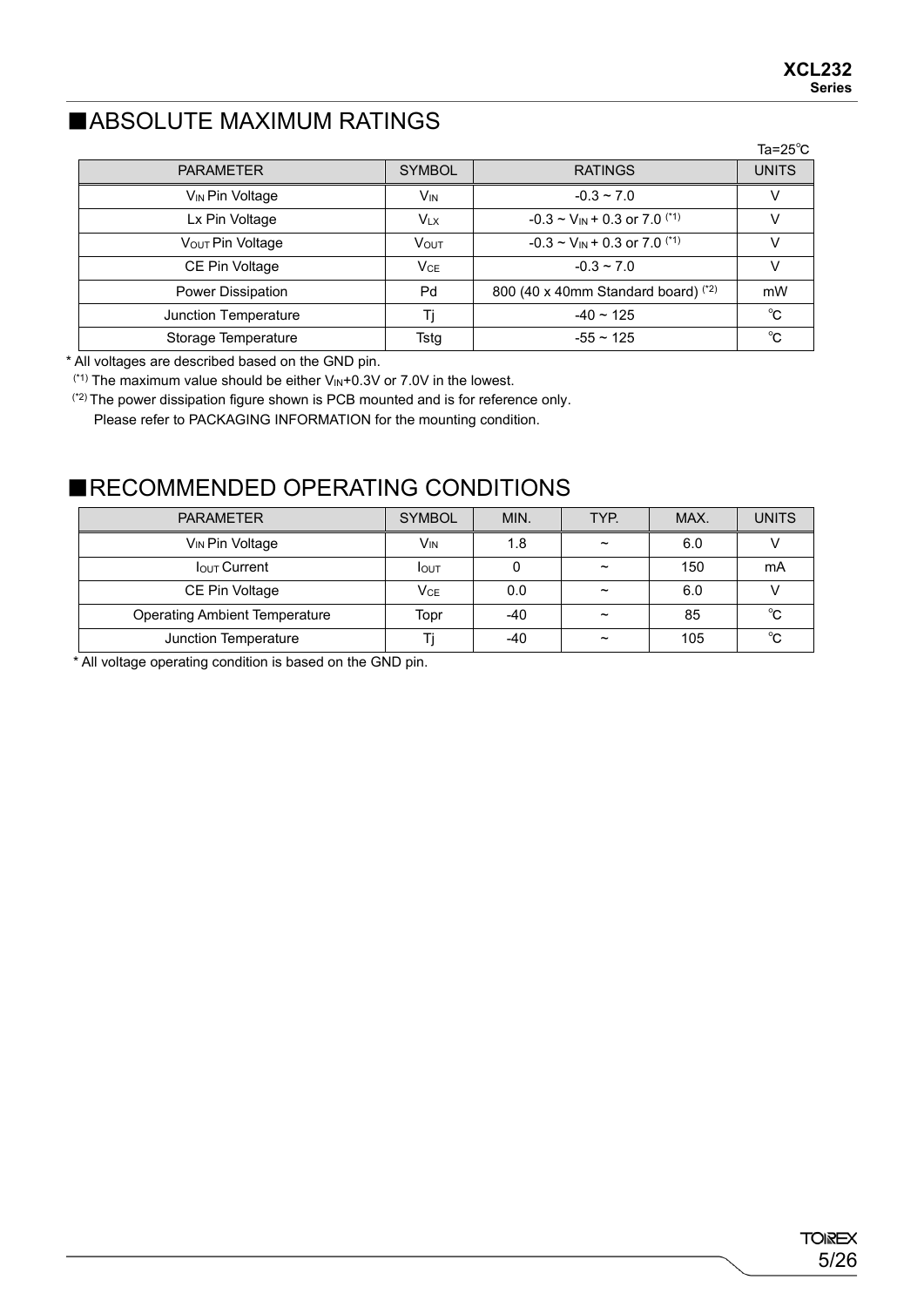### ■ELECTRICAL CHARACTERISTICS

|                                                   |                                                    |                                                                                                                                                                   |                |                |                          | Ta=25 $^{\circ}$ C    |                |
|---------------------------------------------------|----------------------------------------------------|-------------------------------------------------------------------------------------------------------------------------------------------------------------------|----------------|----------------|--------------------------|-----------------------|----------------|
| <b>PARAMETER</b>                                  | <b>SYMBOL</b>                                      | <b>CONDITIONS</b>                                                                                                                                                 | MIN.           | TYP.           | MAX.                     | <b>UNITS</b>          | <b>CIRCUIT</b> |
| Output Voltage <sup>(*1)</sup>                    | V <sub>OUT1</sub>                                  | When connected to external components,<br>$I_{\text{OUT}} = 30 \text{mA}$                                                                                         | $\blacksquare$ | $<$ T-1>       |                          | V                     | $\circled{1}$  |
| Output Voltage1-2                                 | $VOUT1-2$                                          | Voltage which $L_X$ pin changes "H" to "L" level while $V_{OUT}$ is<br>increase. (*5)                                                                             | $E-1$          | $E-2$          | $E-3>$                   | V                     | $\circled{2}$  |
| <b>Operating Voltage Range</b>                    | <b>V<sub>IN</sub></b>                              |                                                                                                                                                                   | 1.8            | $\overline{a}$ | 6.0                      | V                     | $\circled{1}$  |
| Maximum Output Current                            | <b>I</b> OUTMAX                                    | When connected to external components (*2)                                                                                                                        | 150            |                |                          | mA                    | $\circled{1}$  |
| <b>UVLO Release Voltage</b>                       | <b>VUVLOR</b>                                      | $Ta=25^\circ C$<br>$V_{OUT} = 0.0V$ , $V_{CE} = 1.8V$<br>Ta=-40~85°C <sup>(*3)</sup><br>Voltage which Lx pin holding "H" level <sup>(*5)</sup>                    |                | 1.50           | 1.78                     | V                     | $^{\circledR}$ |
| <b>UVLO Detect Voltage</b>                        | VUVLOD                                             | Ta= $25^{\circ}$ C<br>$V_{\text{OUT}} = 0.0 V$ , $V_{\text{CE}} = 1.8 V$<br>Ta=-40~85°C <sup>(*3)</sup><br>Voltage which Lx pin holding "L" level <sup>(*5)</sup> | 1.00           | 1.40           |                          | V                     | $\circled{2}$  |
| Quiescent Current                                 | lq                                                 | $V_{IN}$ = $V_{CE}$ = <c-1>, <math>V_{OUT}</math> = <math>V_{OUT1} \times 1.05</math></c-1>                                                                       | $\overline{a}$ | $E-4$          | $E-5$                    | nA                    | $\circled{3}$  |
| Stand-by Current                                  | $I_{\text{STE}}$                                   | $V_{IN} = 6.0V$ , $V_{CE} = V_{OUT} = 0.0V$                                                                                                                       | $\overline{a}$ | 0.0            | 0.1                      | μA                    | $\circled{3}$  |
| <b>PFM Switching Current</b>                      | <b>IPFM</b>                                        | When connected to external components,<br>$V_{IN}$ = $V_{OUT(T)}$ + 2.0V, $I_{OUT}$ = 10mA                                                                        |                | 400            | 600                      | mA                    | $\circled{1}$  |
| Lx SW "H" ON Resistance                           | $R_{LXH}$                                          | $V_{\text{OUT}} = 0.0 V$ , $V_{\text{IN}} = V_{\text{CE}} = 5.0 V$ , ILx = 50mA                                                                                   |                | 0.40           | 0.50                     | Ω                     | $\circled{4}$  |
| Lx SW "L" ON Resistance <sup>(*3)</sup>           | RLXL                                               | $V_{IN} = 5.0V$                                                                                                                                                   | $\blacksquare$ | 0.35           | 0.45                     | Ω                     |                |
| Lx SW "H" Leakage Current                         | LeakH                                              | $V_{IN} = 6.0 V$ , $V_{OUT} = V_{CE} = 0.0 V$ , $V L x = 6.0 V$                                                                                                   |                | 0.0            | 0.1                      | μA                    | $^{\circledA}$ |
| Lx SW "L" Leakage Current                         | $I_{\text{LeakL}}$                                 | $V_{IN} = 6.0 V$ , $V_{OUT} = V_{CE} = 0.0 V$ , $V L x = 0.0 V$                                                                                                   |                | 0.0            | 0.1                      | μA                    | $^{\circledA}$ |
| Output Voltage<br>Temperature<br>Characteristics  | $\Delta$ Vout/<br>$(V_{OUT} \cdot \angle T_{opr})$ | $IOUT = 30mA$<br>$-40^{\circ}C \leq Top \leq 85^{\circ}C$                                                                                                         |                | ±100           | $\overline{\phantom{a}}$ | ppm/<br>$\mathcal{C}$ | $\mathcal{D}$  |
| CE "H" Voltage                                    | $V$ CEH                                            | $Ta=25^\circ C$<br>$V_{OUT} = 0.0V$ ,<br>Ta=-40~85°C(*3)<br>Voltage which Lx pin holding "H" level <sup>(*5)</sup>                                                | 1.2            | ä,             | 6.0                      | V                     | $\circled{2}$  |
| CE "L" Voltage                                    | <b>VCEL</b>                                        | Ta= $25^{\circ}$ C<br>$V_{\text{OUT}} = 0.0 V$ ,<br>Voltage which Lx pin holding "L" level <sup>(*5)</sup><br>Ta=-40~85°C <sup>(*3)</sup>                         | <b>GND</b>     | $\blacksquare$ | 0.3                      | V                     | $\circled{2}$  |
| CE "H" Current                                    | ICEH                                               | $V_{IN} = 6.0V$ , $V_{OUT} = 0.0V$ , $V_{CE} = 6.0V$                                                                                                              | $-0.1$         | 0.0            | 0.1                      | μA                    | $\circled{4}$  |
| CE "L" Current                                    | ICEL                                               | $V_{IN} = 6.0V$ , $V_{OUT} = 0.0V$ , $V_{CE} = 0.0V$                                                                                                              |                | 0.0            | 0.1                      | μA                    | $\circled{4}$  |
| <b>Short Protection</b><br>Threshold Voltage (*4) | <b>V</b> SHORT                                     | Ta= $25^{\circ}$ C<br>Voltage which Lx pin holding "L" level <sup>(*5)</sup><br>Ta=-40~85 $^{\circ}$ C <sup>(*3)</sup>                                            |                | 0.54           | 0.80                     | V                     | $^\circledR$   |
| CL Discharge (Type D)                             | R <sub>DCHG</sub>                                  | $V_{IN}$ = 5.0V, $V_{CE}$ = 0.0V, $V_{OUT}$ =0.1V                                                                                                                 |                | 45             | 60                       | Ω                     | $^{\circledR}$ |
| Inductance Value                                  | L                                                  | Test Frequency=1MHz                                                                                                                                               |                | 2.2            |                          | μH                    |                |
| <b>Inductor Rated Current</b>                     | $I_{DC\_L}$                                        | $\Delta T = +40^{\circ}C$<br>Current value that raises the temperature by $40^{\circ}$ C<br>with DC current                                                       |                | 850            | $\overline{\phantom{a}}$ | mA                    |                |

Unless otherwise stated,  $V_{IN}=5V$ ,  $V_{CE}=5V$ ,  $V_{OUT(T)}=N$ ominal Value

(\*1) VouT<sub>1</sub> are the average values of the output voltage considering the ripple voltage and they are set so that they can be a setting output voltage with this evaluation condition.

(\*2) The maximum output current performance varies based on a voltage difference between an input voltage and an output voltage, and external components and so on. Regarding detail of this variation, please refer to OPERATIONAL EXPLANATION and NOTE ON USE section.

(\*3) Design value

(\*4) SHORT PROTECTION with LATCH is not available if  $V_{\text{OUT1}}$  is 1.2V less than.

(\*5) "H" =  $V_{IN}$  ~  $V_{IN}$  -1.2V, "L" = 0.1V ~ -0.1V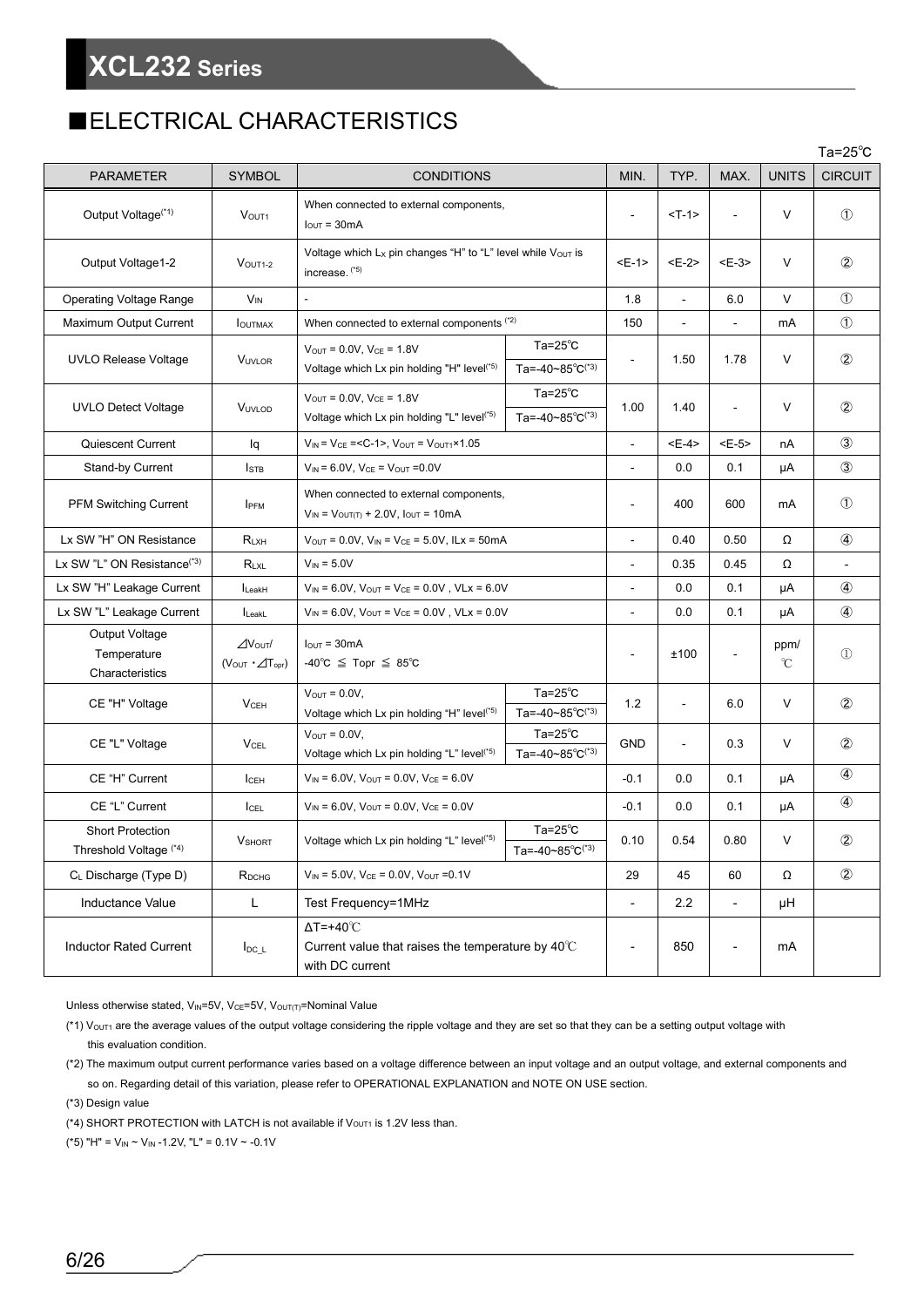### **ELECTRICAL CHARACTERISTICS**

SPEC Table

| Nominal               | V <sub>OUT1</sub> (V) | $VOUT1-2 (V)$ |       |        | $V_{IN}(V)$ |        | Iq(nA) |
|-----------------------|-----------------------|---------------|-------|--------|-------------|--------|--------|
| <b>Output Voltage</b> | $<$ T-1>              | $E-1$         | $E-2$ | $E-3>$ | $<$ C-1>    | $E-4>$ | $>$    |
| $V_{OUT(T)}$          | TYP.                  | MIN.          | TYP.  | MAX.   | $V_{IN}$    | TYP.   | MAX.   |
| 0.50                  | 0.500                 | 0.460         | 0.480 | 0.500  | 1.80        | 200    | 600    |
| 0.60                  | 0.600                 | 0.560         | 0.580 | 0.600  | 1.80        | 200    | 600    |
| 0.70                  | 0.700                 | 0.660         | 0.680 | 0.700  | 1.80        | 200    | 600    |
| 0.80                  | 0.800                 | 0.760         | 0.780 | 0.800  | 1.80        | 200    | 600    |
| 0.90                  | 0.900                 | 0.860         | 0.880 | 0.900  | 1.80        | 200    | 600    |
| 1.00                  | 1.000                 | 0.960         | 0.980 | 1.000  | 1.80        | 200    | 600    |
| 1.10                  | 1.100                 | 1.058         | 1.080 | 1.102  | 1.80        | 200    | 600    |
| 1.20                  | 1.200                 | 1.156         | 1.180 | 1.204  | 1.80        | 200    | 600    |
| 1.30                  | 1.300                 | 1.254         | 1.280 | 1.306  | 1.80        | 200    | 600    |
| 1.40                  | 1.400                 | 1.352         | 1.380 | 1.408  | 1.90        | 200    | 600    |
| 1.50                  | 1.500                 | 1.450         | 1.480 | 1.510  | 2.00        | 200    | 600    |
| 1.60                  | 1.600                 | 1.548         | 1.580 | 1.612  | 2.10        | 200    | 600    |
| 1.70                  | 1.700                 | 1.646         | 1.680 | 1.714  | 2.20        | 200    | 600    |
| 1.80                  | 1.800                 | 1.744         | 1.780 | 1.816  | 2.30        | 200    | 600    |
| 1.90                  | 1.900                 | 1.842         | 1.880 | 1.918  | 2.40        | 200    | 600    |
| 2.00                  | 2.000                 | 1.940         | 1.980 | 2.020  | 2.50        | 210    | 630    |
| 2.10                  | 2.100                 | 2.038         | 2.080 | 2.122  | 2.60        | 210    | 630    |
| 2.20                  | 2.200                 | 2.136         | 2.180 | 2.224  | 2.70        | 210    | 630    |
| 2.30                  | 2.300                 | 2.234         | 2.280 | 2.326  | 2.80        | 210    | 630    |
| 2.40                  | 2.400                 | 2.332         | 2.380 | 2.428  | 2.90        | 210    | 630    |
| 2.50                  | 2.500                 | 2.430         | 2.480 | 2.530  | 3.00        | 220    | 660    |
| 2.60                  | 2.600                 | 2.528         | 2.580 | 2.632  | 3.10        | 220    | 660    |
| 2.70                  | 2.700                 | 2.626         | 2.680 | 2.734  | 3.20        | 220    | 660    |
| 2.80                  | 2.800                 | 2.724         | 2.780 | 2.836  | 3.30        | 220    | 660    |
| 2.90                  | 2.900                 | 2.822         | 2.880 | 2.938  | 3.40        | 230    | 690    |
| 3.00                  | 3.000                 | 2.920         | 2.980 | 3.040  | 3.50        | 230    | 690    |
| 3.10                  | 3.100                 | 3.018         | 3.080 | 3.142  | 3.60        | 230    | 690    |
| 3.20                  | 3.200                 | 3.116         | 3.180 | 3.244  | 3.70        | 240    | 720    |
| 3.30                  | 3.300                 | 3.214         | 3.280 | 3.346  | 3.80        | 240    | 720    |
| 3.40                  | 3.400                 | 3.312         | 3.380 | 3.448  | 3.90        | 240    | 720    |
| 3.50                  | 3.500                 | 3.410         | 3.480 | 3.550  | 4.00        | 250    | 750    |
| 3.60                  | 3.600                 | 3.508         | 3.580 | 3.652  | 4.10        | 250    | 750    |

With regard to other voltage, please contact our sales representative.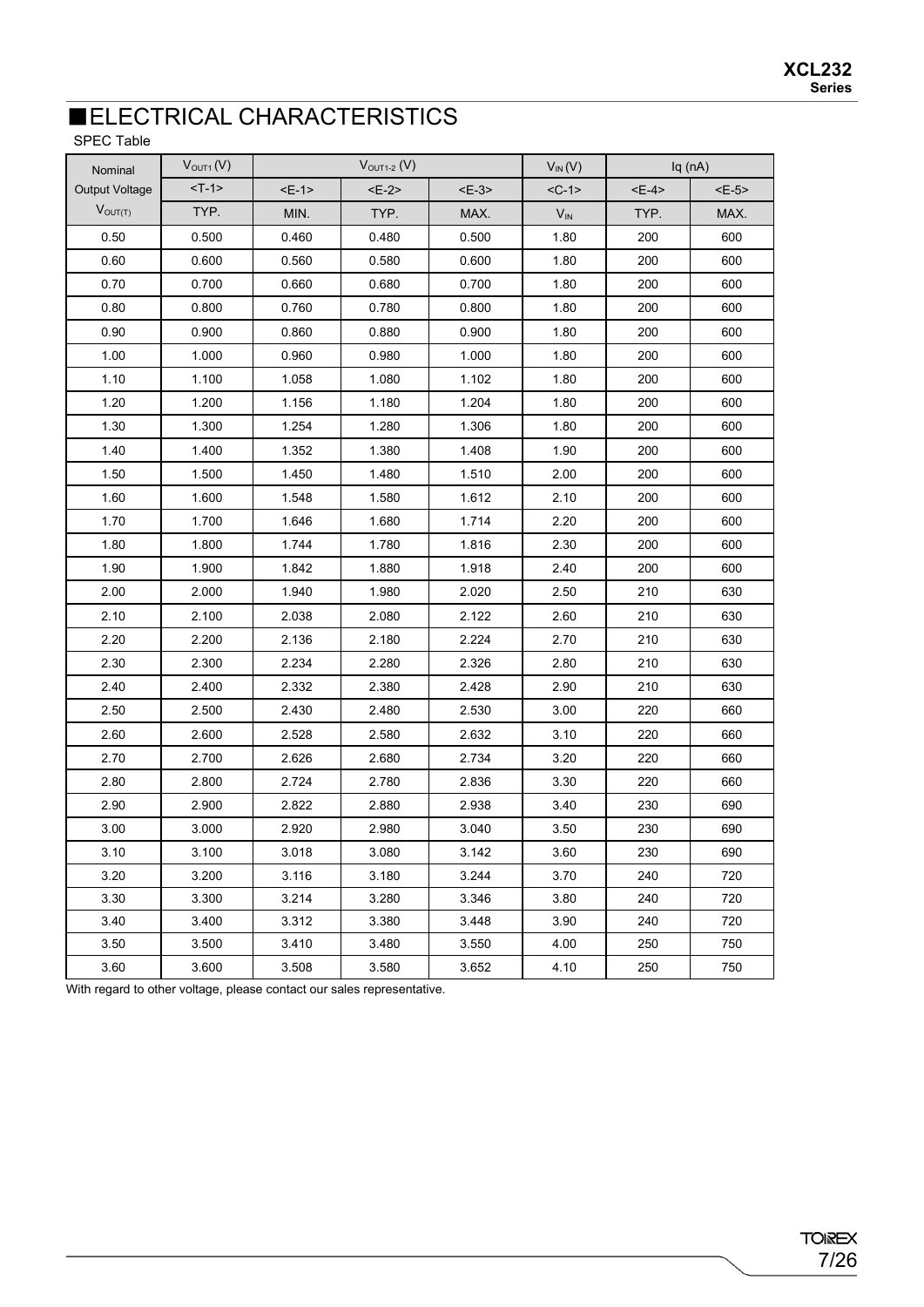### ■TEST CIRCUITS





< Test Circuit No.② >



< Test Circuit No.④ >





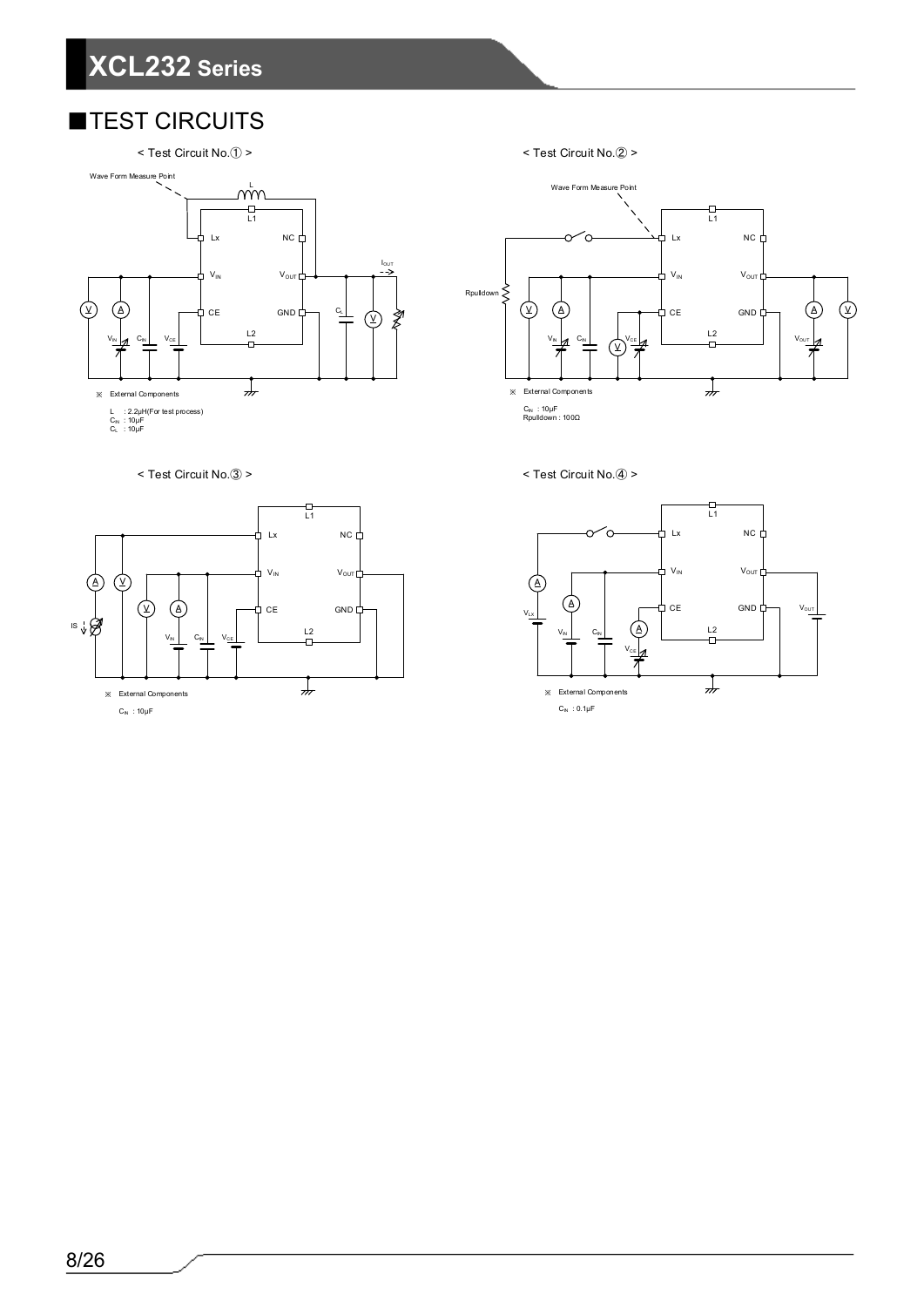#### **TYPICAL APPLICATION CIRCUIT**



(NOTES):

The coil is exclusively for this product.

Please do not use it for any purpose other than this product.

#### 【Typical Examples】

|                                                | Manufacturer      | <b>Product Number</b> | Value     | <b>Size</b>                    |  |
|------------------------------------------------|-------------------|-----------------------|-----------|--------------------------------|--|
| Murata                                         |                   | GRM188R61A106ME69     |           |                                |  |
| $C_{IN}$                                       | Taiyo Yuden       | LMK107BBJ106MALT      | 10µF/10V  | $1.6 \times 0.8 \times 1.0$ mm |  |
| <b>TDK</b>                                     |                   | C1608X5R1A106M        |           |                                |  |
| Murata<br>Taiyo Yuden<br>$C_{L}$<br><b>TDK</b> | GRM188R61A106ME69 | 10µF/10V              |           |                                |  |
|                                                |                   | GRM188R61A226ME15     | 22µF/10V  |                                |  |
|                                                |                   | LMK107BBJ106MALT      | 10µF/10V  |                                |  |
|                                                |                   | LMK107BBJ226MA        | 22µF/10V  | $1.6 \times 0.8 \times 1.0$ mm |  |
|                                                |                   | JMK107BBJ226MA        | 22µF/6.3V |                                |  |
|                                                |                   | C1608X5R1A106M        | 10µF/10V  |                                |  |
|                                                |                   | C1608X5R1A226M        | 22µF/10V  |                                |  |

\* Please select the components taking into consideration the rated voltage, rated current, and ceramic capacitor DC bias characteristics, etc.

\* Use a ceramic capacitor with an execution capacitance value equal to or higher than the recommended component. If a capacitor with a low effective capacitance value is used, the output voltage may become unstable.

 $*$  Please increase a capacitance value for  $C<sub>L</sub>$  in order to reduce output ripple voltages.

C<sub>L</sub> such as tantalum capacitors which have a larger ESR value can increase output ripple voltages.

If large-capacity capacitors such as electrolytic capacitors are connected in parallel, the inrush current may increase at startup and the output voltage may become unstable.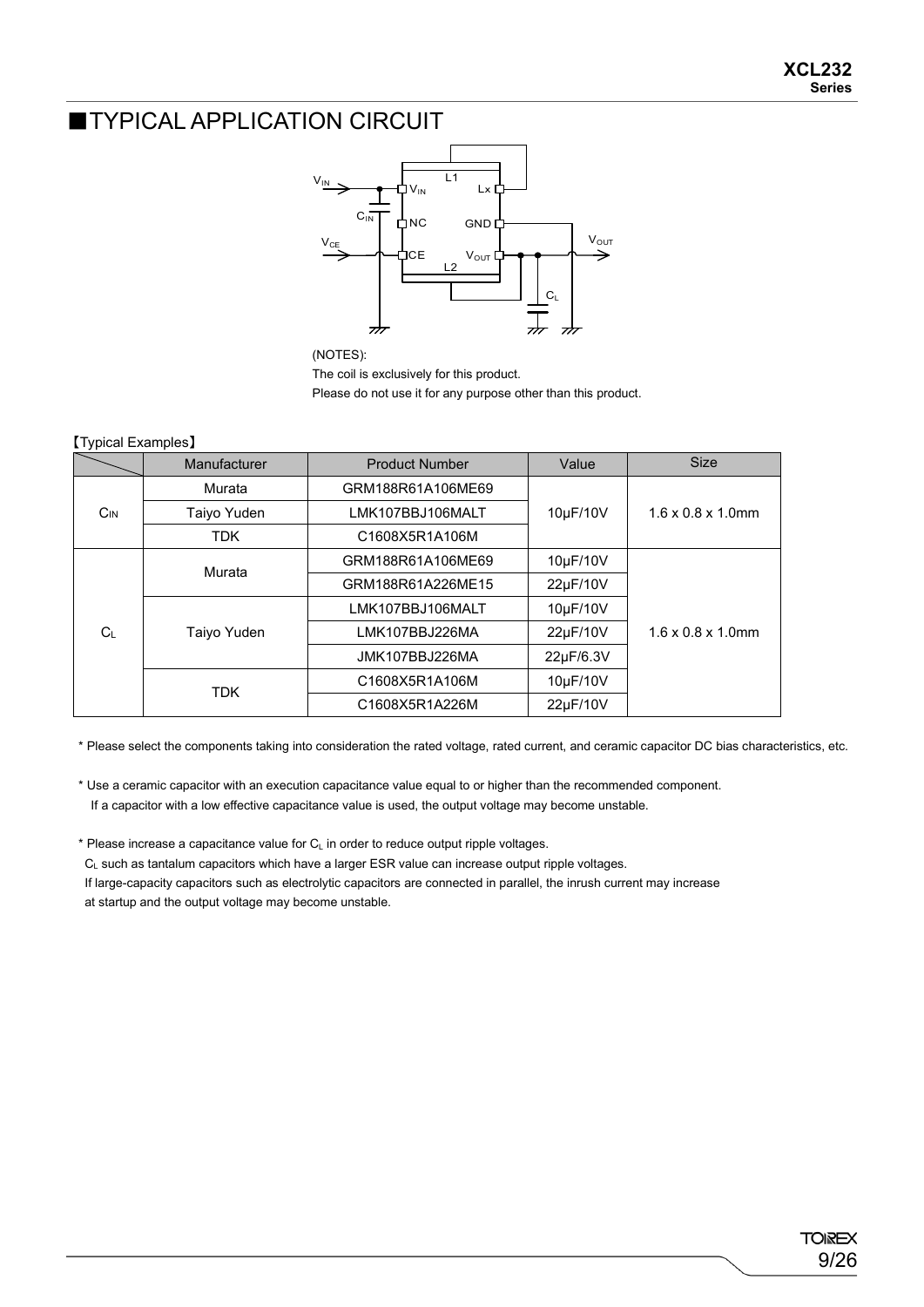### ■OPERATIONAL EXPLANATION

The XCL232 series consists of a reference voltage supply, PFM comparator, Pch driver FET, Nch driver FET, current sensing circuit, PFM control circuit, CE control circuit, and others.



< BLOCK DIAGRAM >

The efficiency performance at a light load current is significantly improved compared to existing Torex products by implementing a current limit PFM as a control method and reducing a consumption current by IC itself.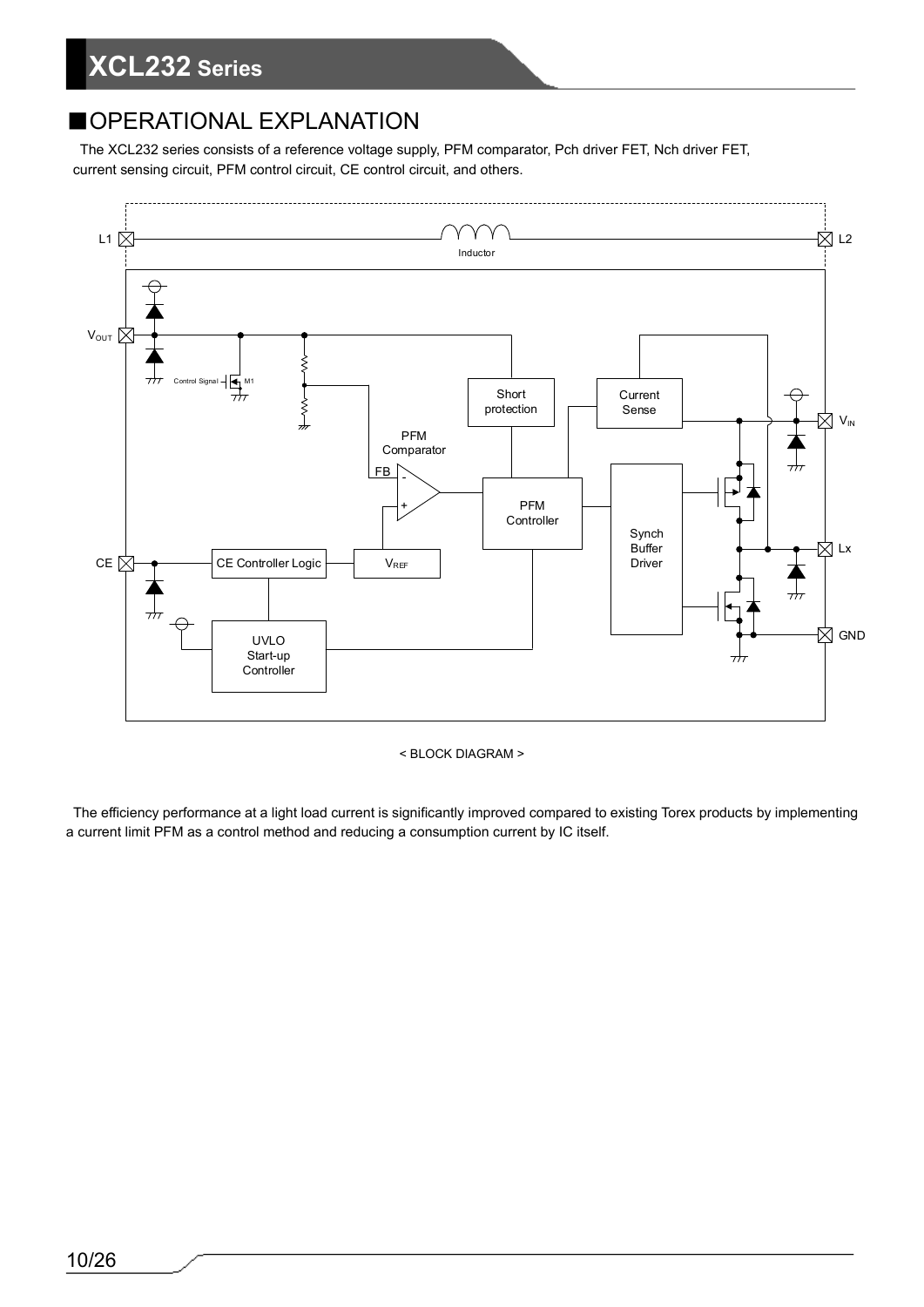<Normal operation>

This IC controls the output voltage by adjusting the following  $(D $\leq$ ) operation intervals in response to the output current.$ 

The Vout1 output voltage average values during actual operation depend on Vout1-2 and the ripple voltage during actual operation and are calculated as follows. For this reason, if the ripple voltage changes due to the influence of the input voltage, output voltage, or peripheral components, etc., the output voltage average value will change.

 $V<sub>OUT1</sub> = V<sub>OUT1-2</sub> + Ripple Voltage x 1/2$ 

OThe feedback voltage (FB voltage) is the voltage that results from dividing the output voltage with the V<sub>OUT</sub> Controller logic circuit. The PFM comparator compares this FB voltage to VREF. When the FB voltage is lower than VREF, the PFM comparator sends a signal to the PFM control circuit to turn on the Pch driver FET.

The On Time to Pch driver FET can be obtained by the following equation.

$$
t_{ON} = L \times I_{PFM} / (V_{IN} - V_{OUT})
$$

②When the Pch driver FET turns on, the coil current increases until the coil current reaches PFM Switching Current (IPFM). When the coil current reaches IPFM, the Pch driver FET turns off and then the Nch driver FET turns on.

③ After the Nch driver FET turns on, the coil current will decrease and when the coil current goes down to approx. 0mA, the Nch driver FET will turn off.

The Pch driver FET and Nch driver FET remain off until the FB voltage becomes lower than the reference voltage VREF.

The above  $\oplus$   $\otimes$  switching operations increase the FB voltage accompanying the output voltage increase, but if the PFM comparator determines the FB voltage is lower than the reference voltage VREF before the coil current reaches 0mA, the Nch driver FET turns off and the status moves to ①.

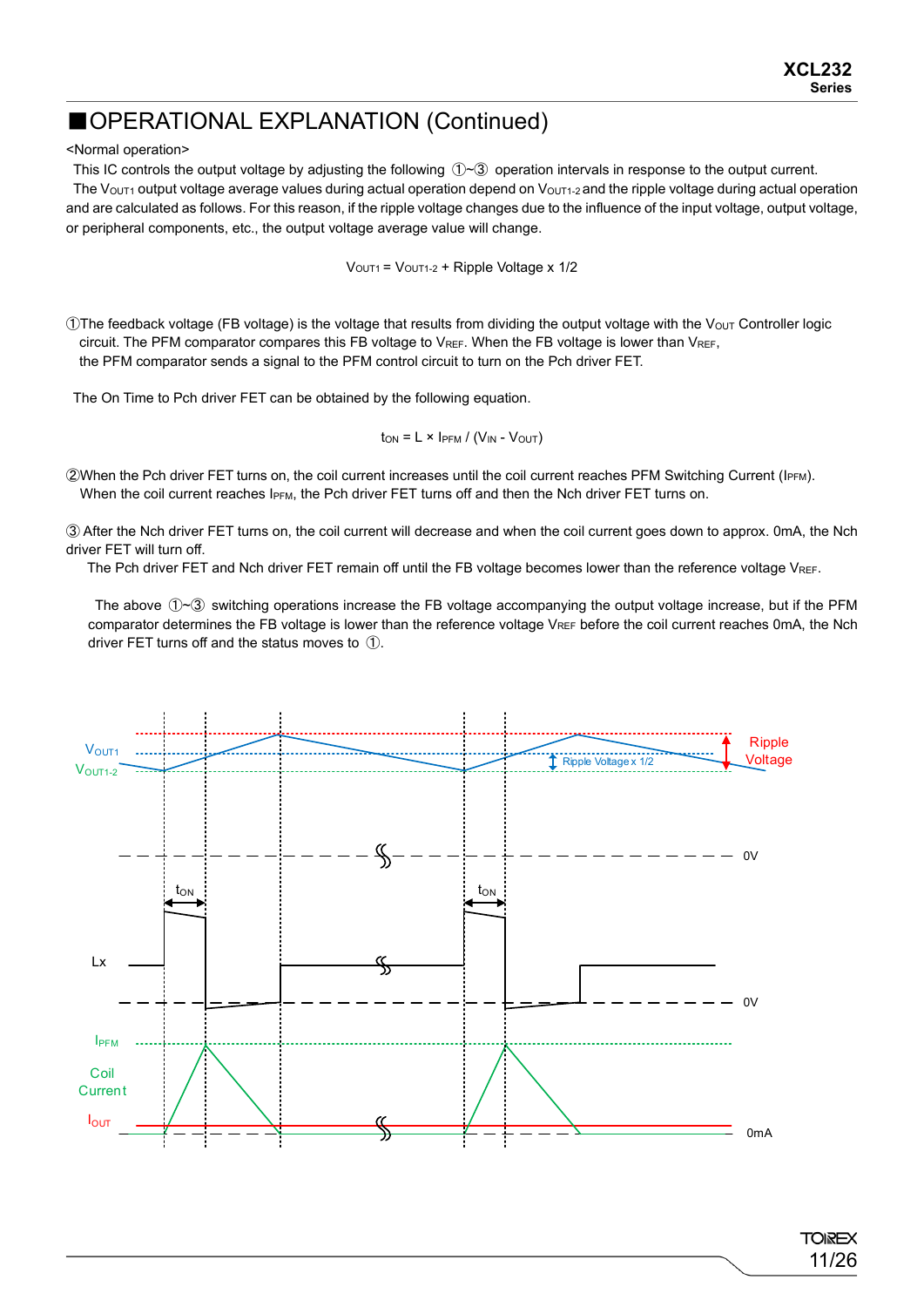### ■OPERATIONAL EXPLANATION (Continued)

< Maximum on-time function, 100% Duty operation>

When the input / output potential difference decreases, the on-time required for the coil current to reach IPFM increases, and the output ripple voltage tends to increase. Therefore, under conditions where the input / output potential difference is small, excessive ripple voltage is suppressed by limiting the maximum on-time that the Pch driver FET can turn on after the FB voltage becomes higher than the reference voltage V<sub>REF</sub> to 3.0μs (TYP.).

If the input / output potential difference is further reduced, the FB voltage is always lower than the reference voltage  $V_{REF}$ , so the 100% duty operation is performed and the Pch driver FET is always on.

At 100% duty, the current consumption of the IC increases compared to normal operation.

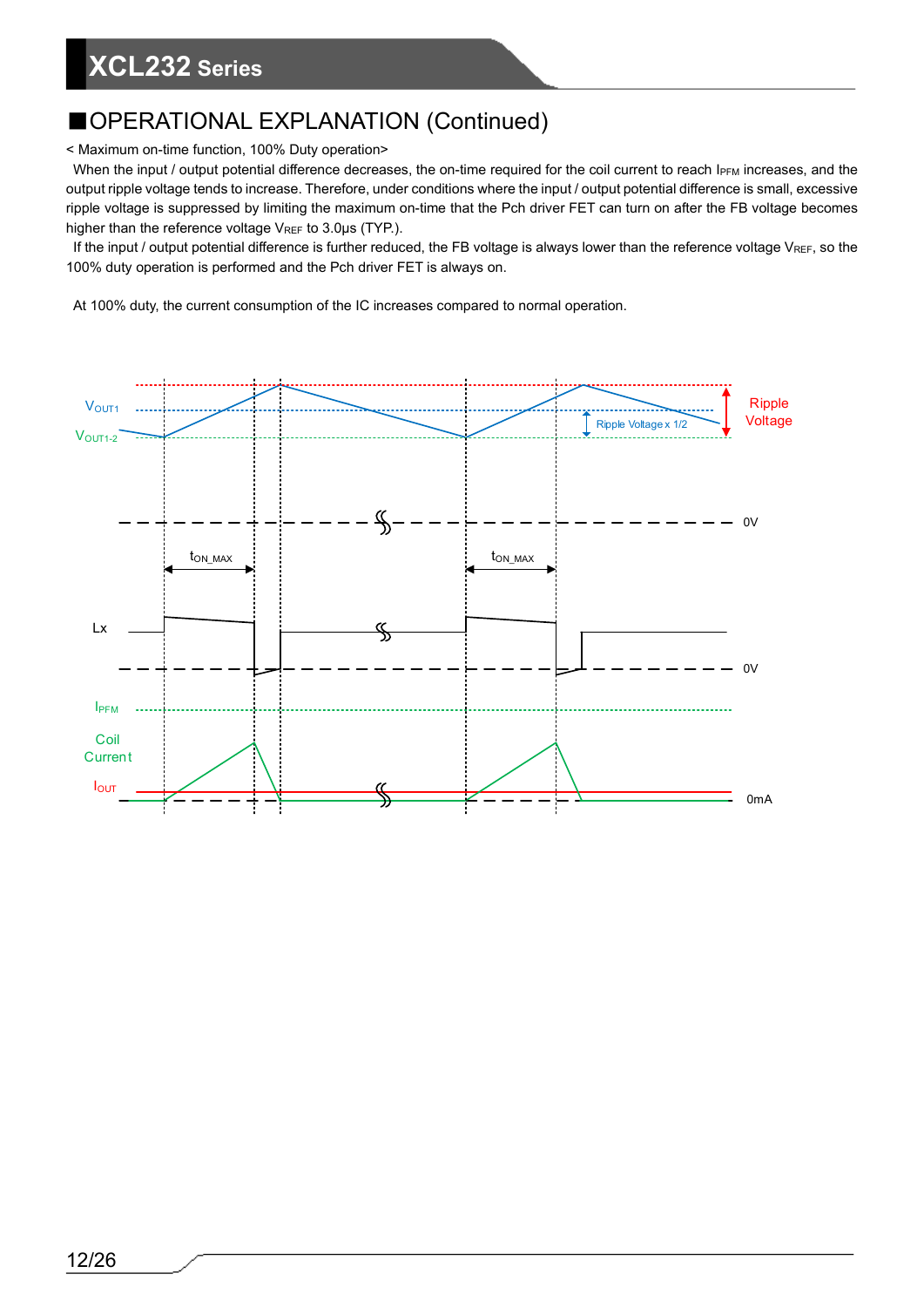#### <CE function>

When "H" voltage (V<sub>CEH</sub>) is fed to the CE pin, normal operation starts after raising the output voltage with Start-up Mode. When the "L" voltage (VcEL) is fed to the CE pin, it enters the stand-by state and the current consumption is suppressed to 0.0μA (TYP.). Additionally, Pch MOS driver FET and Nch MOS driver FET are turned off.

#### <Start-up Mode>

After "H" voltage (V<sub>CEH</sub>) is fed to CE pin and UVLO function is released, by the time when FB voltage goes up to 0.9 x V<sub>REF</sub>, the startup mode operates.

Unlike the normal operation, the start-up mode stops the operation of the short-circuit protection function and prevents the IC from being inadvertently stopped.

In order to suppress the inrush current, the peak current of the coil is limited to 0.7 x IPFM, and the Nch driver FET does not turn on and the coil current flows through the parasitic diode of the Nch driver FET.

The rise time of the output voltage depends on the output capacitance and output current.



#### <UVLO function>

When the V<sub>IN</sub> voltage becomes UVLO Detect Voltage (V<sub>UVLOD</sub>) or less, the UVLO function operates to forcibly turn off the Pch MOS driver FET to prevent erroneous pulse output due to operation instability of the internal circuit.

During the UVLO function, the Pch driver FET and Nch driver FET turn off, and the Nch FET M1 between the V<sub>OUT</sub> pin and GND pin turns on to discharge the output capacitance and make the output voltage be lower.

When the V<sub>IN</sub> voltage becomes UVLO Release Voltage (V<sub>UVLOR</sub>) or more, the UVLO function is canceled. After the UVLO function is canceled, the output voltage rises with the startup mode, and then the normal operation is performed.

Moreover, during the UVLO operation, the current consumption increases because the internal circuit is operating and the switching operation is stopped, not the stand-by state.

> **TOREX** 13/26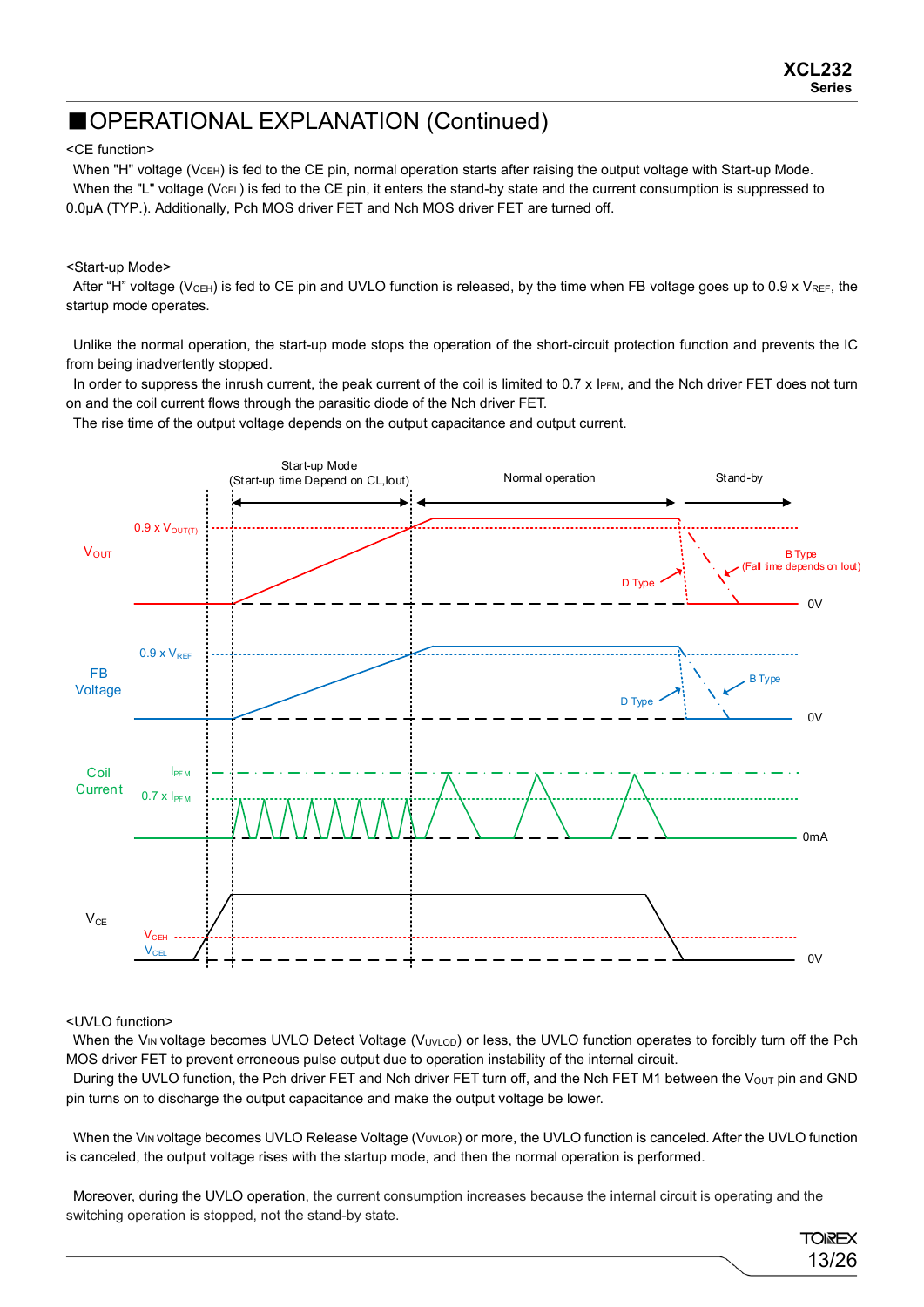<Short protection function>

#### $\cdot$ Case (a) :  $V_{\text{OUT(T)}} \ge 1.2V$

The short-circuit protection function monitors the V<sub>OUT</sub> pin voltage, and if the V<sub>OUT</sub> pin voltage drops below the Short Protection Threshold Voltage (V<sub>SHORT</sub>) due to a short circuit or overcurrent, the short circuit protection function operates.

When the short-circuit protection function is activated, the Pch driver FET and Nch driver FET are held off. If the  $V_{OUT}$  pin voltage exceeds the Short Protection Threshold Voltage (V<sub>SHORT</sub>) after the short-circuit protection function is activated, normal operation resumes.

To cancel the short-circuit protection function, it is necessary to start the IC after putting the IC in the standby state with the CE function, or to raise the input voltage after setting the input voltage below the UVLO detection voltage (VUVLOD).



 $\cdot$ Case (b) :  $V_{\text{OUT(T)}} < 1.2V$ 

The short-circuit protection function is not implemented in the part numbers where  $V_{\text{OUT}(T)}$  is less than 1.2V. If a short circuit or overcurrent occurs, the output voltage will drop and switching operation will continue.

When the short-circuit state or excessive output current is released, the output voltage rises quickly to the set output voltage.

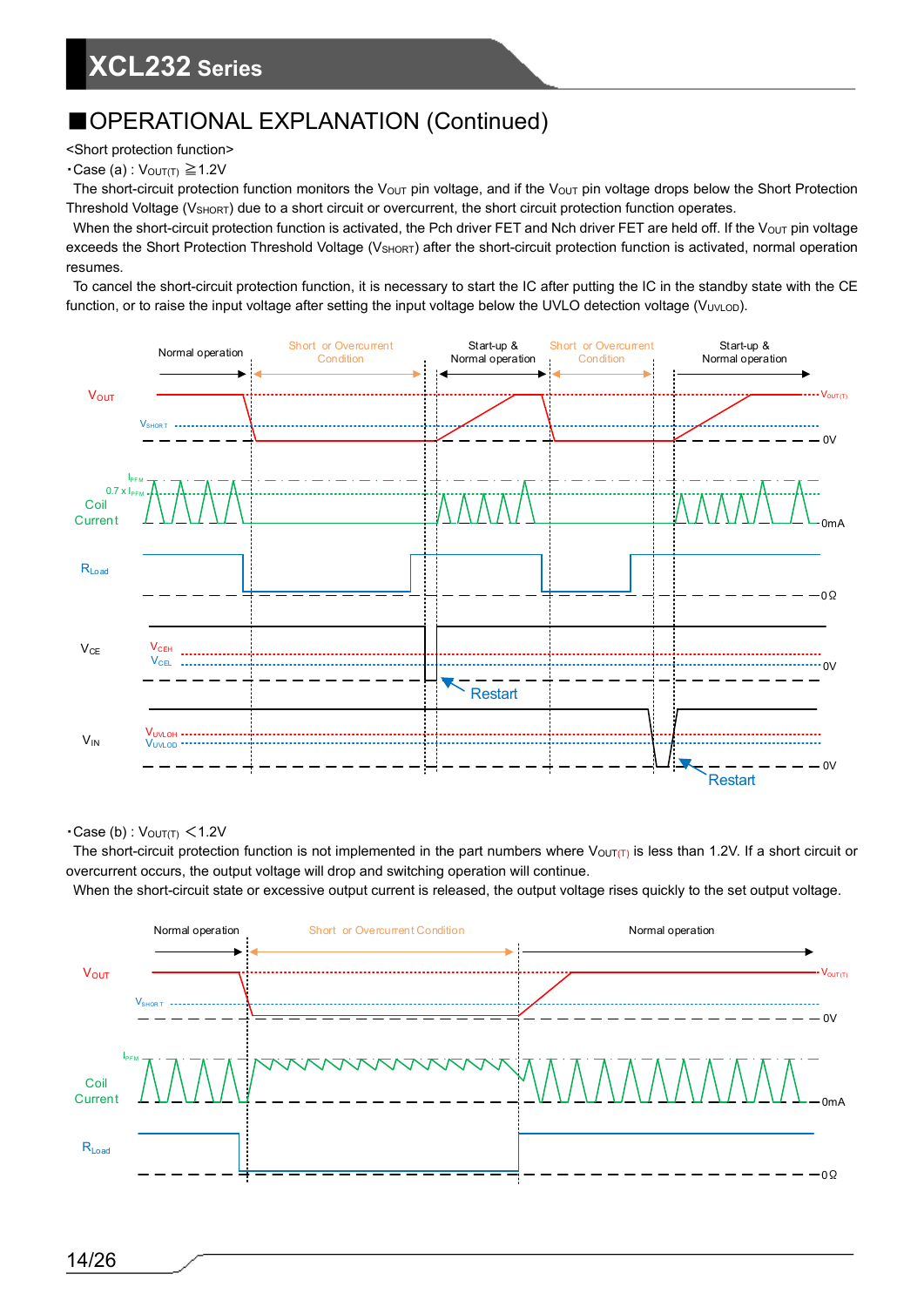< CL Discharge function (D type)>

On the XCL232 series, a CL discharge function is available as an option.

 $C_L$  discharge function turns on the Nch FET M1 between the V<sub>OUT</sub> pin and GND pin when the stand-by condition in order to discharge the output capacitance quickly and make the output voltage be lower.

This prevents malfunctioning of the application in the event that a charge remains on  $C_L$  when the IC is stand-by state.

The discharge time is determined by  $C_L$  and the  $C_L$  discharge resistance  $R_{DCHG}$ , including the Nch FET M1. the discharge time of the output voltage is calculated by means of the equation below.

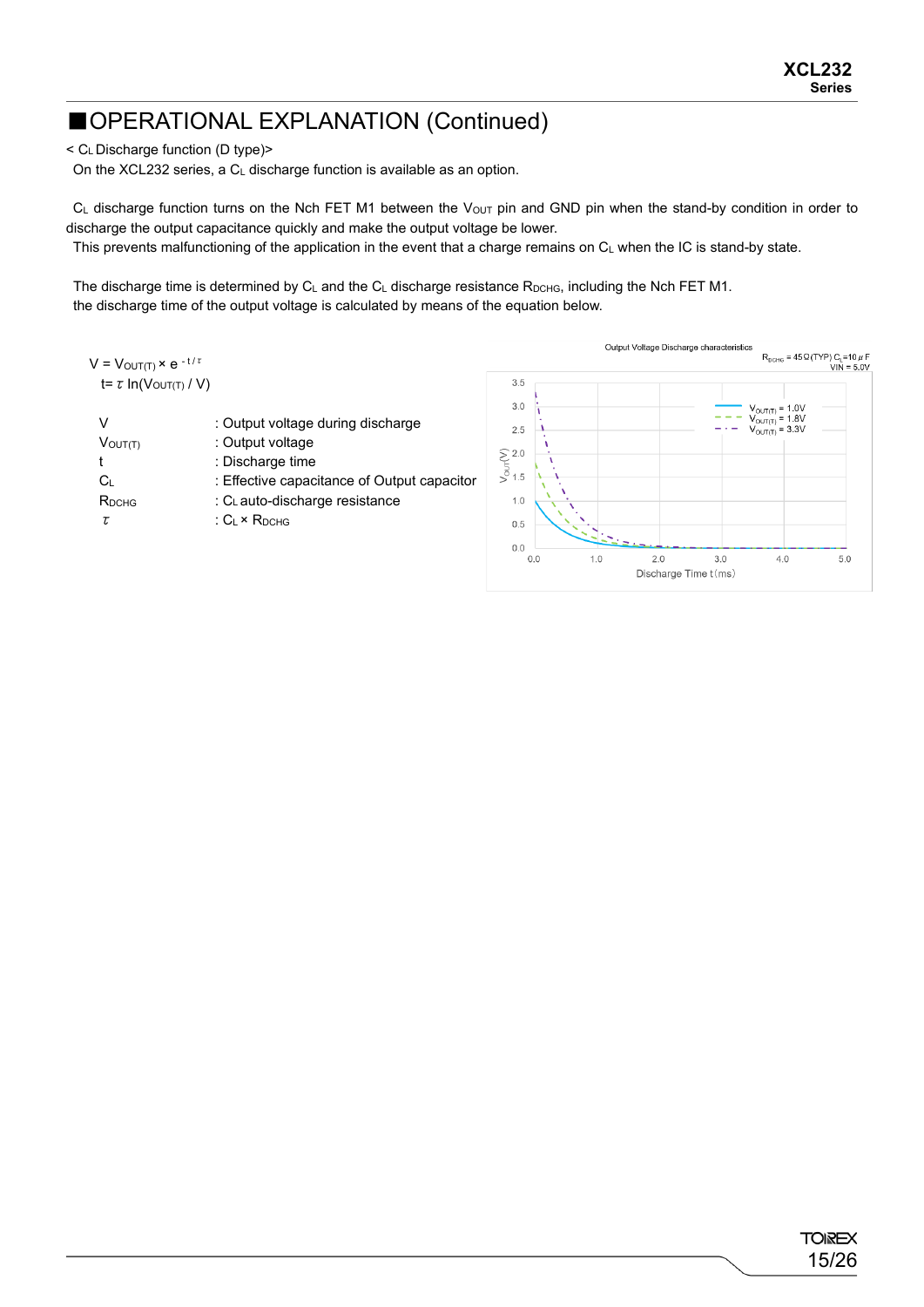#### ■NOTE ON USE

1. Be careful not to exceed the absolute maximum ratings for externally connected components and this IC. If it exceeds the absolute maximum rating, it may deteriorate or be destroyed.

Also, if used under conditions outside the recommended operating range, the IC may not operate normally or may cause deterioration.

- 2. The DC/DC converter characteristics greatly depend not only on the characteristics of this IC but also on those of externally connected components, so refer to EXTERNAL COMPONENTS SELECTION and the specifications of each component and be careful when selecting the components. Be especially careful of the characteristics of the capacitor used for the load capacity CL and use a capacitor with B characteristics (JIS Standard) or an X7R/X5R (EIA Standard) ceramic capacitor.
- 3. The CE pin does not have an internal pull-up or pull-down, etc. Apply the prescribed voltage to the CE pin. If an intermediate voltage is fed to the CE pins, a through current will flow through the input stage of the CE pins, increasing current consumption.
- 4. At light loads or when IC operation is stopped, leakage current from the Pch driver FET may cause the output voltage to rise.
- 5. Switching operation may be performed continuously due to internal delay or input offset of the PFM comparator circuit. If the switching operation continues, the output ripple voltage increases and the output voltage rises as the ripple voltage increases.
- 6. When the input / output potential difference is small, the ripple voltage increases and the output voltage may increase.
- 7. Since the short-circuit protection function is not implemented in the part number where both of or either  $V_{\text{OUT}(T)}$  is less than 1.2V, the coil current may be superposed under the condition of high input voltage and excessive output current.
- 8. During start-up mode, the peak current of the coil is set lower than in normal operation, so the output voltage may not rise under conditions where the output current is large during start-up.
- 9. To suppress current consumption, UVLO detection is performed only for a certain period after the Pch driver FET is turned on. For this reason, the UVLO function may not operate if the VIN pin voltage instantaneously drops below the UVLO detection voltage (VUVLOD).
- 10. Under the conditions of Vin≦2.7V, set output voltage ≦1.0V and Ta≧65℃, the efficiency can drastically drop. Normally after the Nch driver FET turns on, the coil current falls to 0mA, and then Nch driver FET turns off. Under the above conditions, however, before the coil current falls to 0mA, Nch driver FET turns off and its loss increases, which leads to the drop of efficiency.
- 11. This IC is a Inductor Built-in product, do not place it in an environment with a strong magnetic field such as near a magnet. The influence of a strong magnetic field may cause a decrease in inductance value, deterioration of efficiency, and abnormal operation of the IC.
- 12. For temporary, transitional voltage drop or voltage rising phenomenon, the IC is liable to malfunction should the ratings be exceeded.
- 13. Torex places an importance on improving our products and their reliability. We request that users incorporate fail-safe designs and post-aging protection treatment when using Torex products in their systems.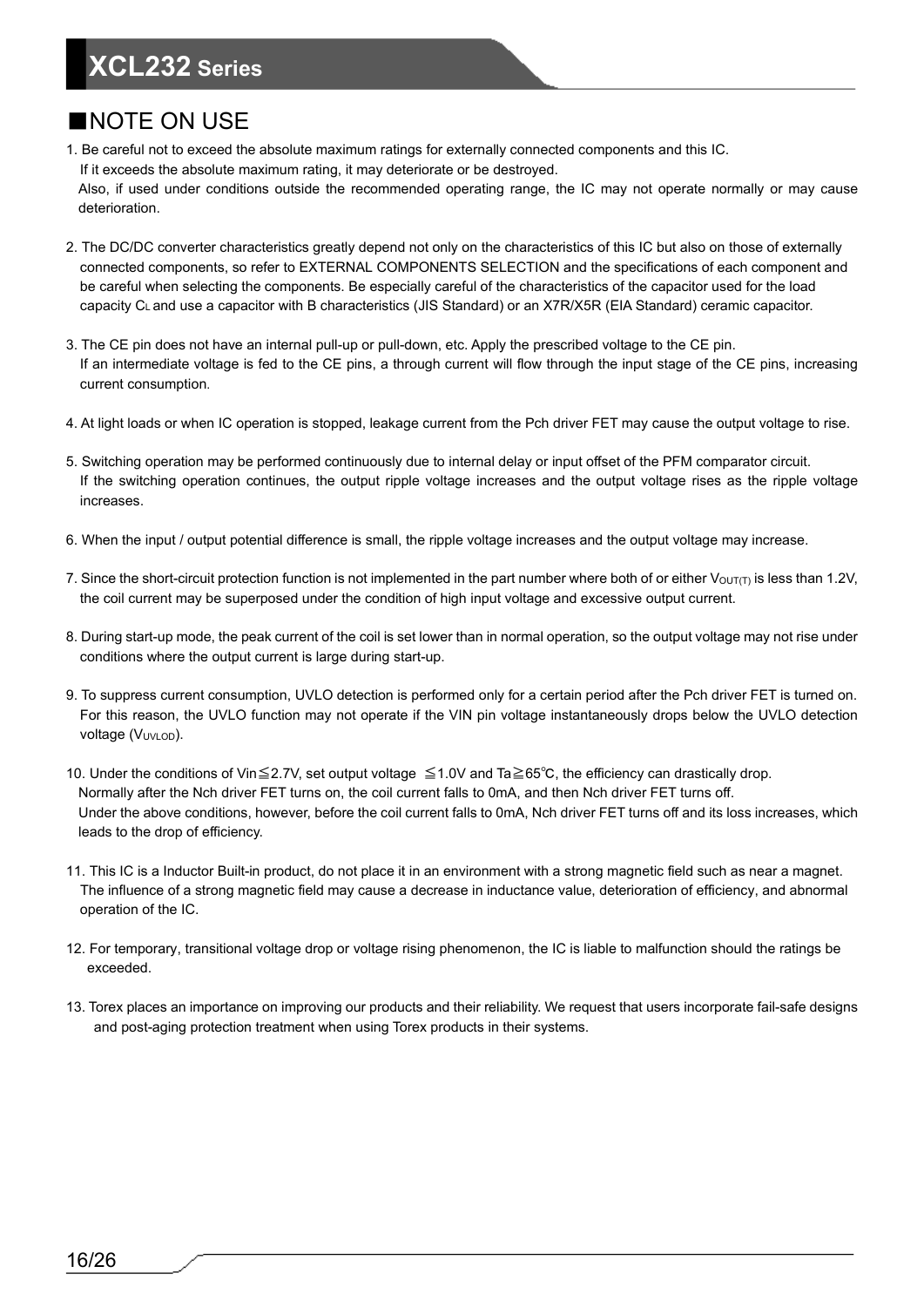### ■NOTE ON USE (Continued)

14. Instructions of pattern layouts

- (1) In order to stabilize VIN voltage level, we recommend that a by-pass capacitor (CIN) be connected as close as possible to the V<sub>IN</sub> & GND pins.
- (2) Please mount each external component as close to the IC as possible.
- (3) Wire external components as close to the IC as possible and use thick, short connecting traces to reduce the circuit impedance.
- (4) Make sure that the PCB GND traces are as thick as possible, as variations in ground potential caused by high ground currents at the time of switching may result in instability of the IC.
- (5) The IC is a heat-generating component, and heat dissipation measures may be required depending on the conditions of use. If necessary, perform thermal design with PCB layout, etc.

< Reference pattern layout >



Layer 3 Layer 4





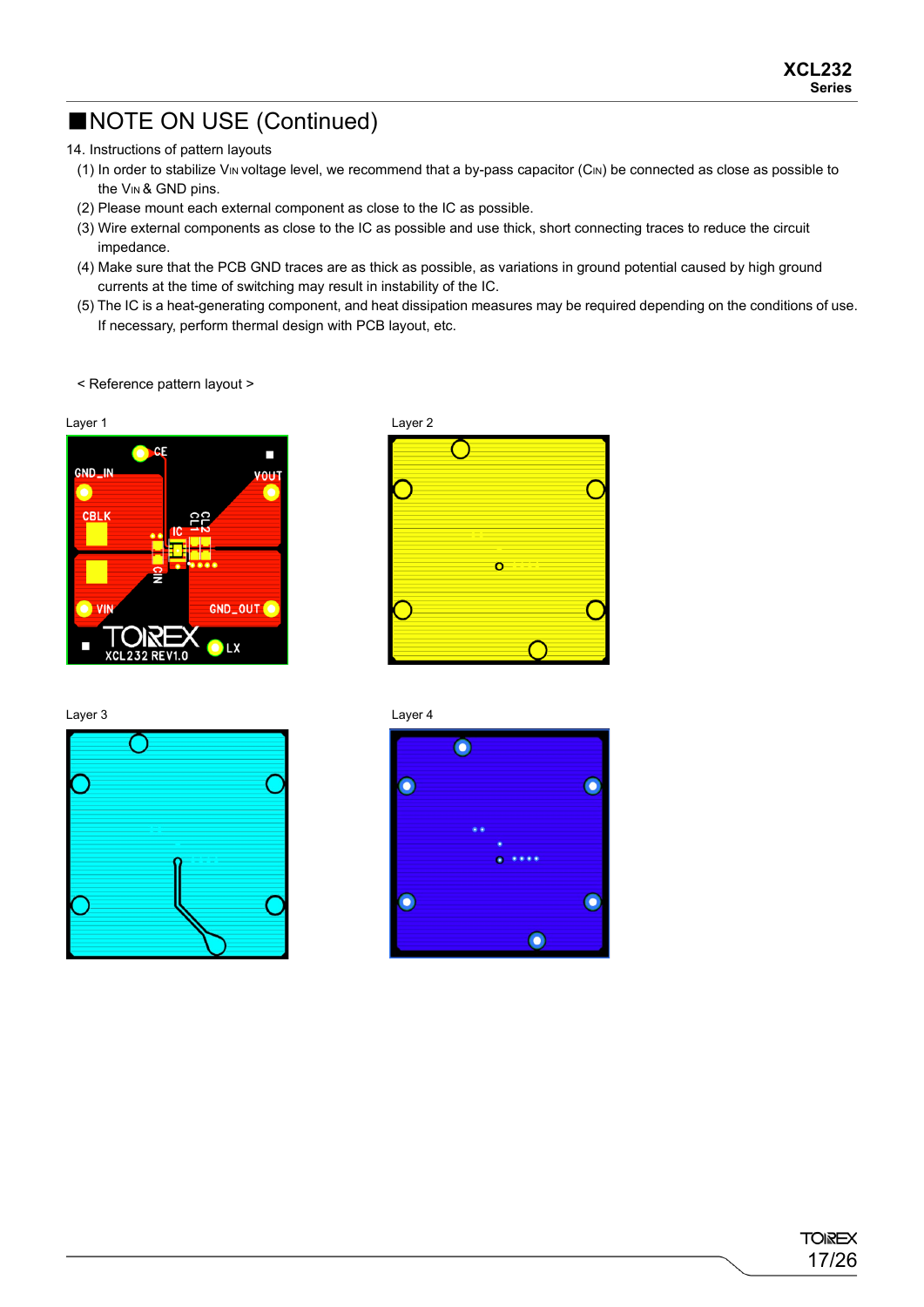#### ■Notes on handling of product

(1) The coil mounted on this product complies with the general surface mount type chip inductor specifications, and may have scratches, flux stains, etc.

(2) Do not use this product in the following environments. Places exposed to water or salt water, places where condensation occurs, places where toxic gases (hydrogen sulfide, zinc acid, chlorine, ammonia, etc.) are present.

(3) Please do not wash this product with solvent.

#### ■Notes on mounting

- (1) Please set the mounting position accuracy within 0.05 mm.
- (2) The proper position of mounting is based on the coil terminal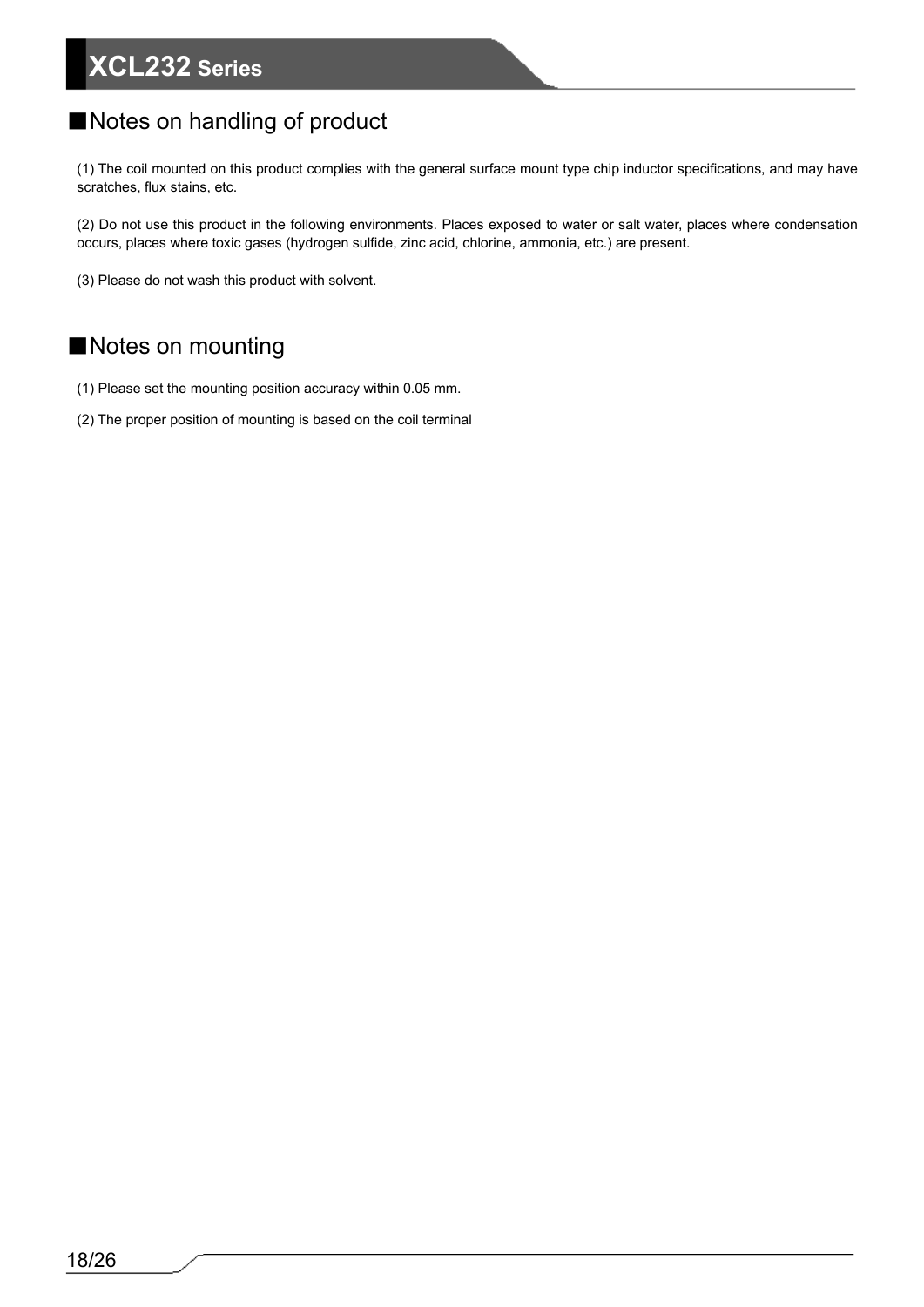#### ■TYPICAL PERFORMANCE CHARACTERISTICS

#### (1) Efficiency vs. Output Current





 $V_{\text{OUT}}$ =1.8V C<sub>IN</sub> = LMK107BBJ106MA(10μF/10V)<br>C<sub>L</sub> = JMK107BBJ226MA(22μF/6.3V)



#### (3) Ripple Voltage vs. Output Current







 $V<sub>OUT</sub>=3.3V$ 











100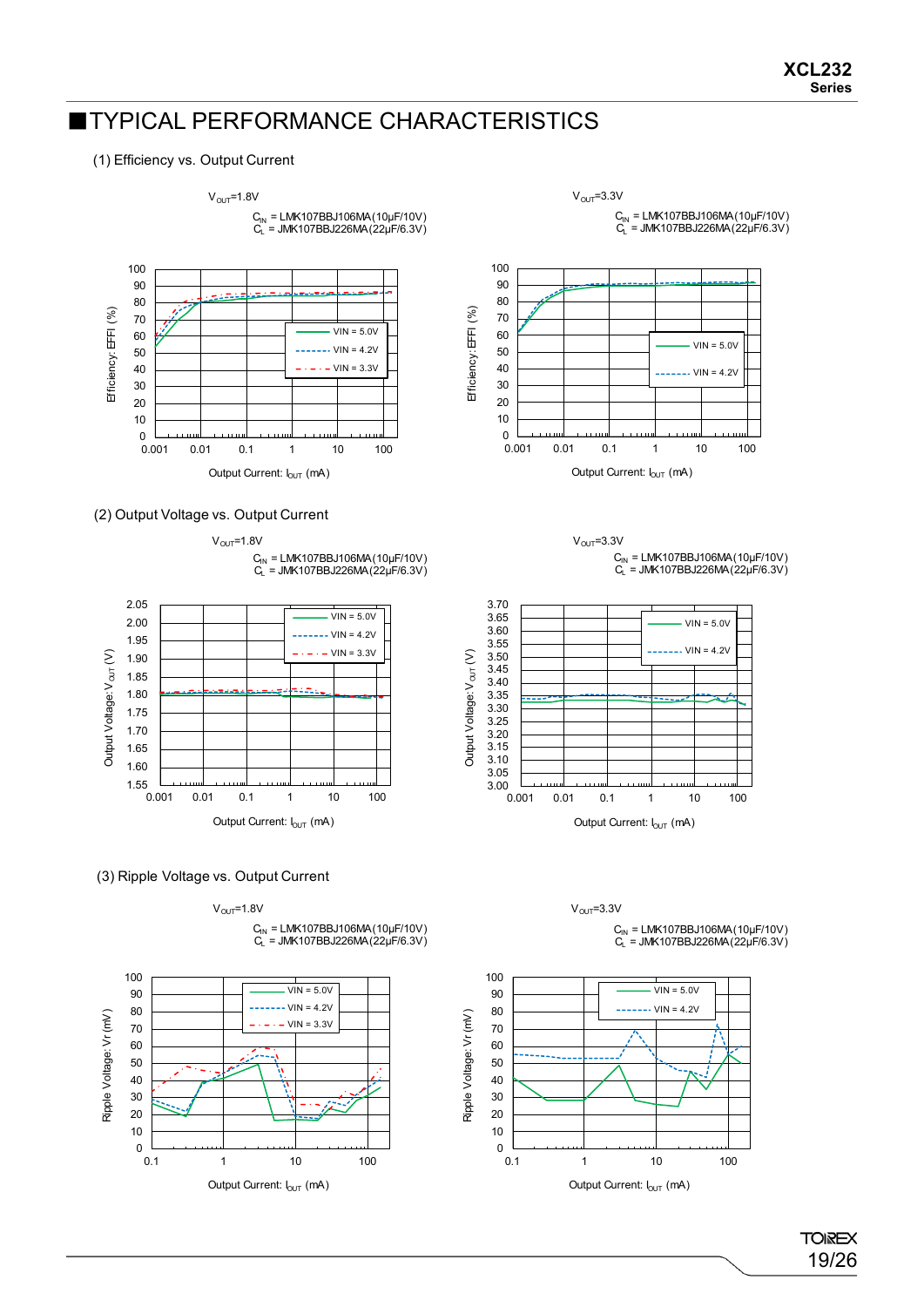(4) Output Voltage vs. Ambient (5) UVLO Voltage vs. Ambient

 $V<sub>OUT</sub>=1.8V$ 





 $V<sub>OUT</sub>=0.6V$ 





 $V<sub>OUT</sub>=0.6V$  $C_{IN}$  = LMK107BBJ106MALT(10µF/10V)  $C_L$  = LMK107BBJ106MALT(10µF/10V)  $\times$  2









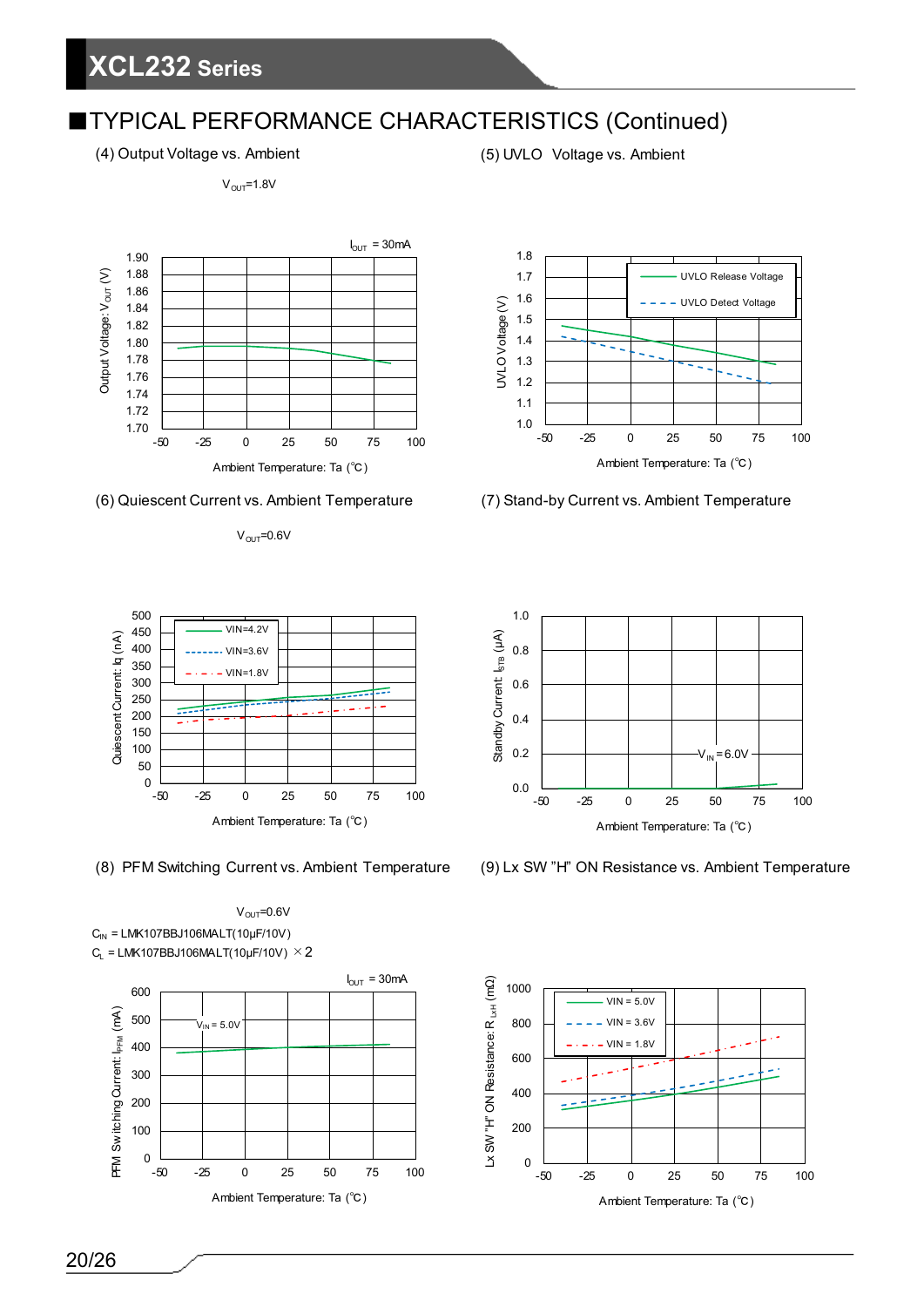(10) Lx SW "L" ON Resistanc vs. Ambient Temperature (11) Lx SW "H" Leakage Current vs. Ambient Temperature





(12) Lx SW "L" Leakage Current vs. Ambient Temperature







(14) CE "L" Voltage vs. Ambient Temperature (15) Short Protection Threshold vs. Ambient Temperature





**TOIREX** 21/26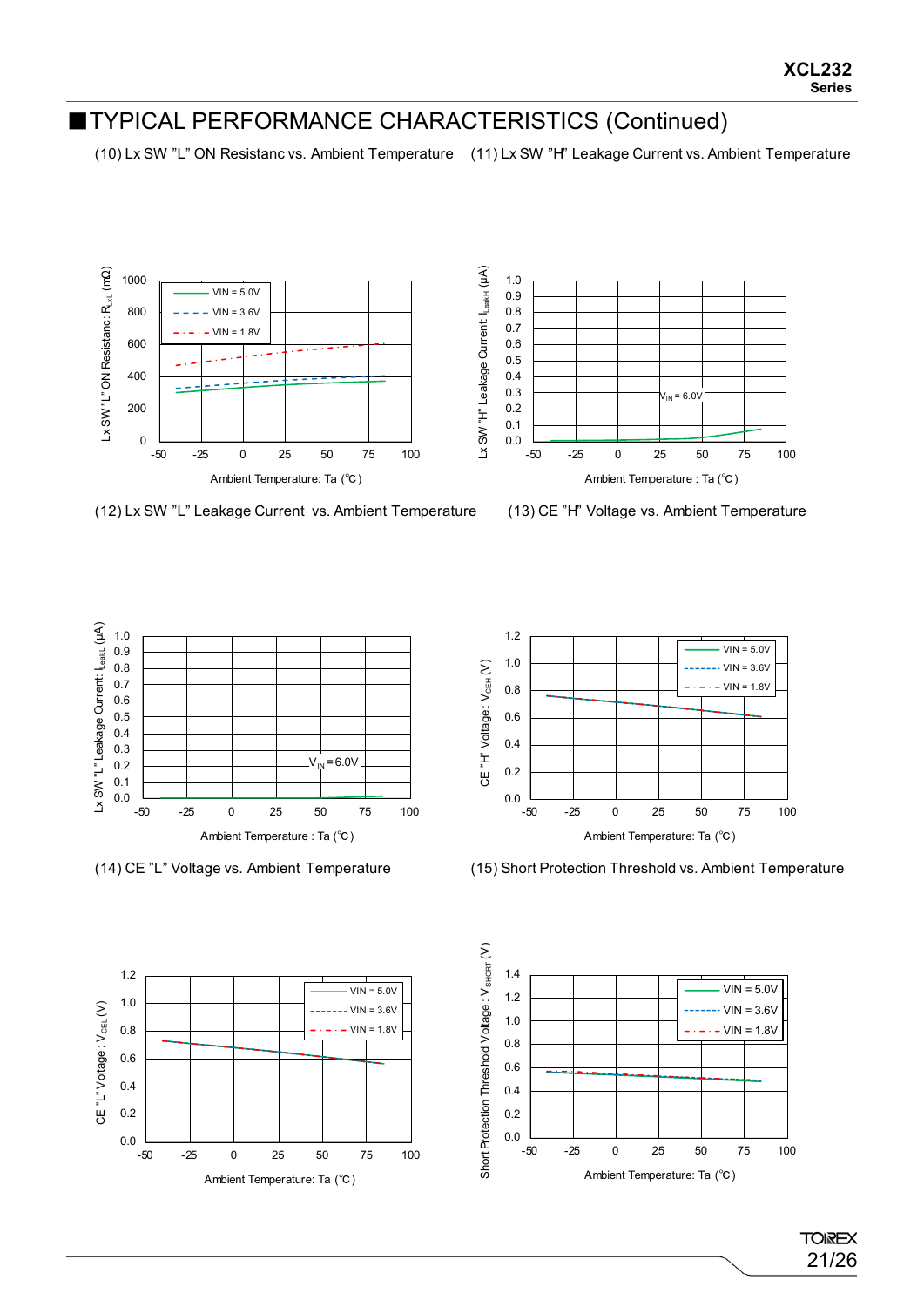(16) C<sub>L</sub> Discharge Resistance vs. Ambient Temperature

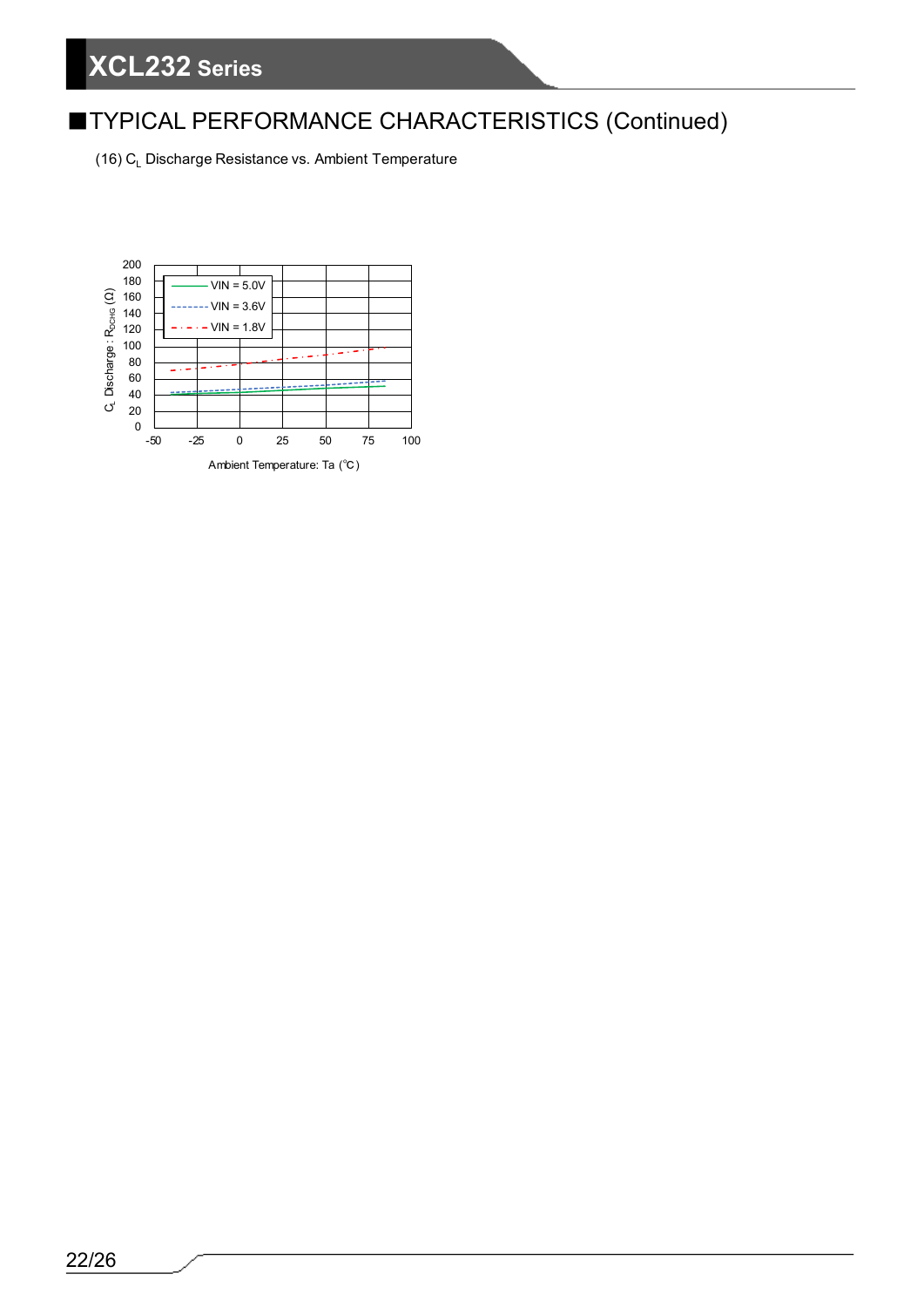#### (17) Load Transient Respones



|                       | $I_{\text{OUT}}:50 \text{mA}$ |
|-----------------------|-------------------------------|
| $I_{OUT}$ : 10µA      |                               |
|                       | $I_{OUT}$ : 50m A/div         |
| $V_{OUT}$ : 200mV/div | 20µs/div                      |

 $V_{IN}$  = 3.6V,  $I_{OUT}$  = 10µA  $\Rightarrow$  50mA, tr = 5µs  $C_{IN}$  = LMK107BBJ106MALT(10µF/10V)  $C_L$  = LMK107BBJ226MA(22µF/10V)  $\times$  2

| $I_{OUT}$ : 10µA      | $I_{OUT}$ : 50mA      |
|-----------------------|-----------------------|
|                       | $I_{OUT}$ : 50m A/div |
| $V_{OUT}$ : 200mV/div |                       |
|                       | 20µs/div              |

#### (18) Startup Mode



 $V_{IN}$  = 3.6V , $V_{CE}$  = 0.0V  $\Rightarrow$  3.6V , $I_{OUT}$  = 50mA ,tr = 5µs  $\mathrm{C_{\text{IN}}}$  = LMK107BBJ106MALT(10µF/10V)  $C_L$  = LMK107BBJ106MALT(10µF/10V)  $\times$  2



 $V_{\text{OUT}}$ =1.8V  $V_{\text{OUT}}$ =1.8V  $V_{IN}$  = 3.6V,  $I_{OUT}$  = 50mA  $\Rightarrow$  10µA, tf = 5µs  $C_{\text{IN}}$  = LMK107BBJ106MALT(10µF/10V)  $C_L$  = LMK107BBJ226MA(22µF/10V)  $\times$  2



 $V_{\text{OUT}}=3.0V$   $V_{\text{OUT}}=3.0V$  $V_{IN}$  = 3.6V,  $I_{OUT}$  = 50mA  $\Rightarrow$  10µA, tf = 5µs  $C_{\text{IN}}^{\text{IN}}$  = LMK107BBJ106MALT(10µF/10V)  $C_L$  = LMK107BBJ226MA(22µF/10V)  $\times$  2

| $I_{OUT}$ : 50mA            | $I_{OUT}$ : 50mA      | $I_{OUT}$ : 10µA |
|-----------------------------|-----------------------|------------------|
| l <sub>out</sub> : 50mA/div | $I_{OUT}$ : 50m A/div |                  |
|                             |                       |                  |
| 20µs/div                    | $V_{OUT}$ : 200mV/div | 20µs/div         |

 $V_{\text{OUT}}$ =1.8V  $V_{\text{OUT}}$ =3.0V  $V_{IN}$  = 3.6V,  $V_{CE}$  = 0.0V ⇒ 3.6V,  $J_{OUT}$  = 50mA, tr = 5µs  $C_{\text{IN}} = LMK107BBJ106MALT(10\mu F/10V)$  $C_{L}$  = LMK107BBJ106MALT(10µF/10V)  $\times$  2

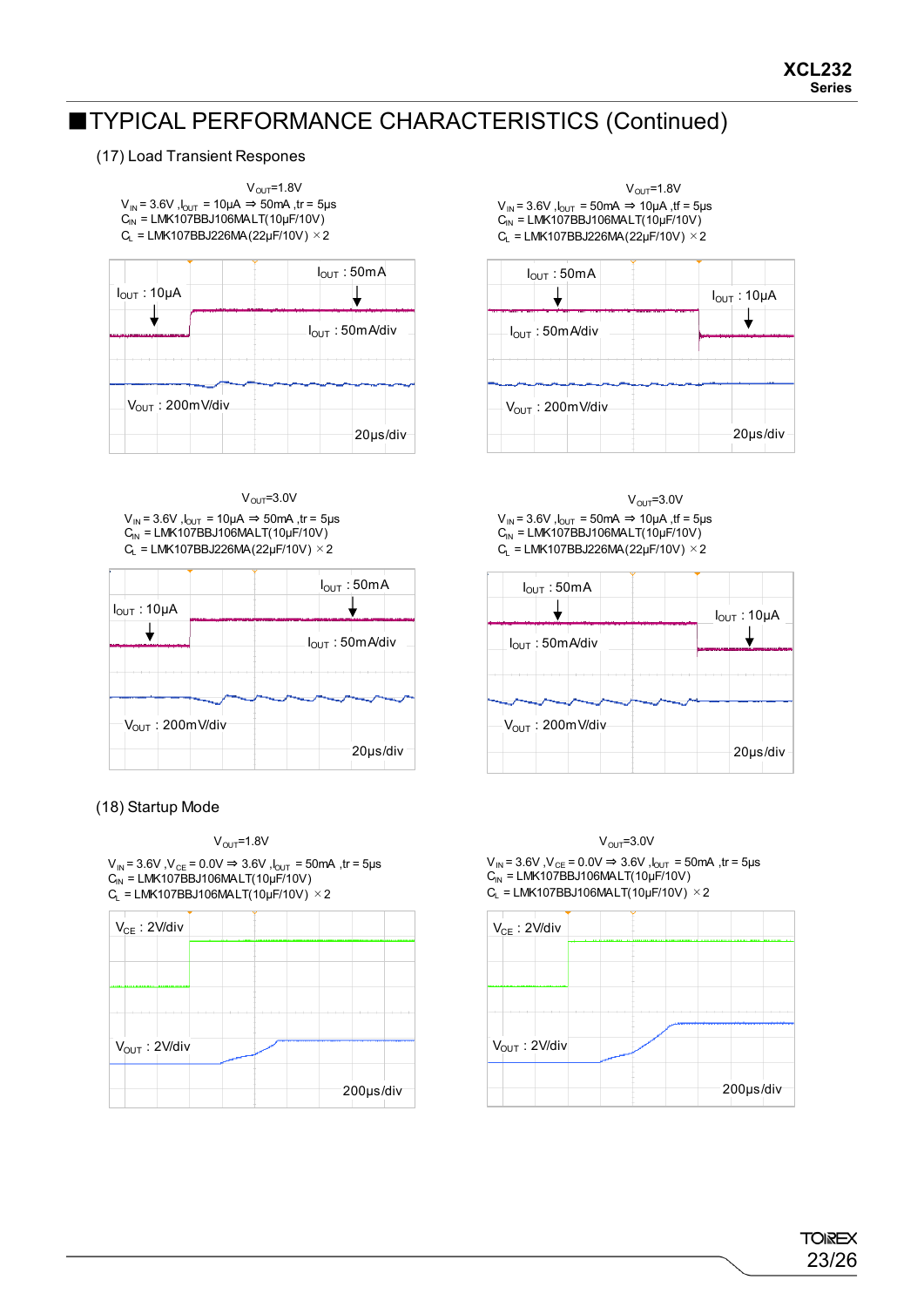### ■PACKAGING INFORMATION

For the latest package information go to, [www.torexsemi.com/technical-support/packages](https://www.torexsemi.com/technical-support/packages/)

| <b>PACKAGE</b> | <b>OUTLINE / LAND PATTERN</b> | <b>THERMAL CHARACTERISTICS</b> |
|----------------|-------------------------------|--------------------------------|
| CL-2025-03     | CL-2025-03 PKG                | CL-2025-03 Power Dissipation   |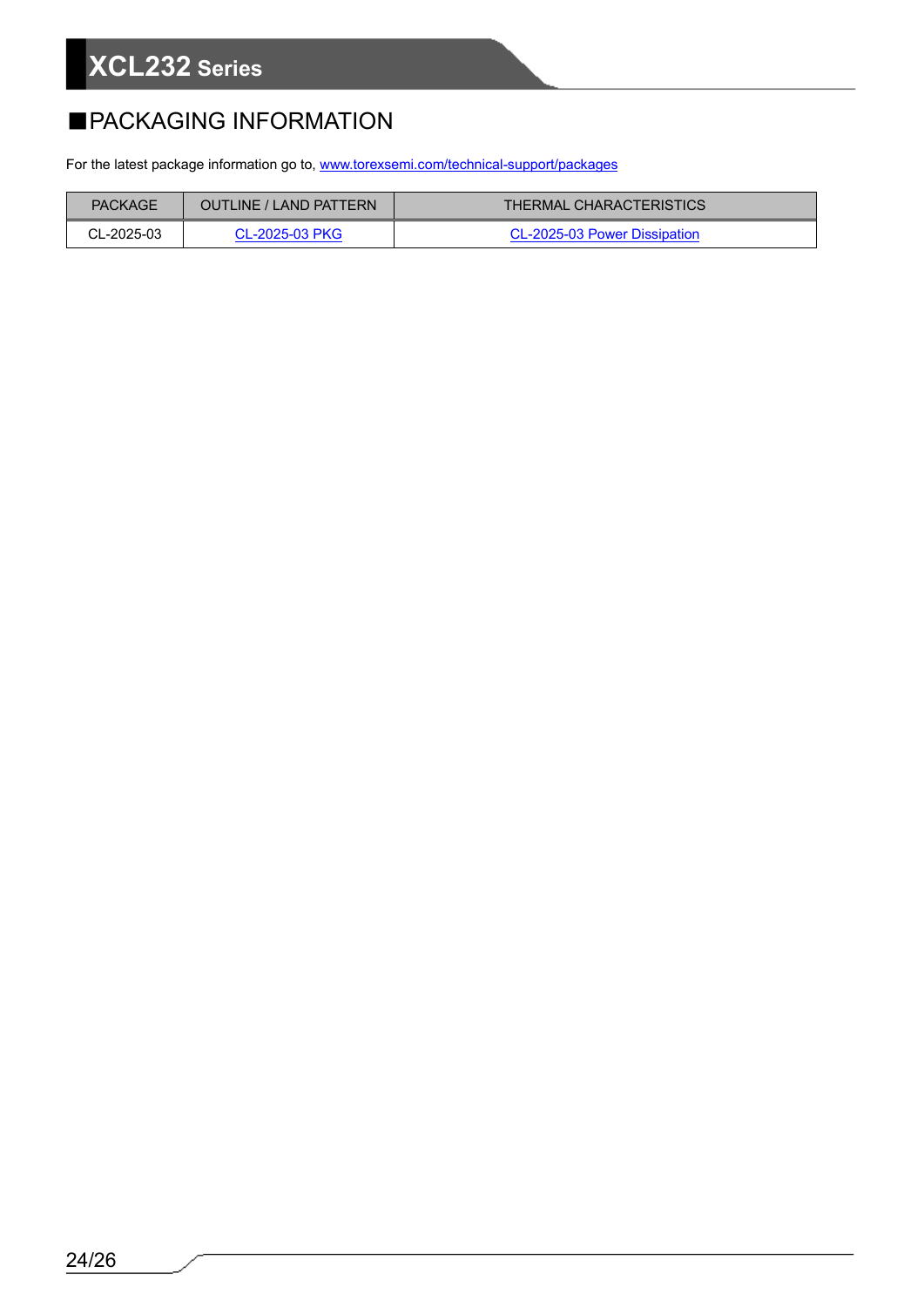#### ■**MARKING RULE**

#### ●CL-2025-03



#### Mark① represents product series.

| MARK | <b>PRODUCT SERIES</b> |
|------|-----------------------|
|      | XCL232***1KR-G        |

#### Mark② represents the registered setting, output voltage.

| <b>SYMBOL</b> | Type | <b>OUTPUT</b><br><b>VOLTAGE(V)</b> | <b>PRODUCT SERIES</b> |
|---------------|------|------------------------------------|-----------------------|
|               | B    | $0.*$                              | XCL232B0*1KR-G        |
|               |      | $1*$                               | XCL232B1*1KR-G        |
| 2             |      | $2.*$                              | XCL232B2*1KR-G        |
| 3             |      | $3.*$                              | XCL232B3*1KR-G        |
| 4             | D    | $0.*$                              | XCL232D0*1KR-G        |
| 5             |      | $1*$                               | XCL232D1*1KR-G        |
| 6             |      | $2.*$                              | XCL232D2*1KR-G        |
|               |      | $3.*$                              | XCL232D3*1KR-G        |

#### Mark③ represents the fractional part of the output voltage.

| <b>OUTPUT</b> |                | <b>PRODUCT SERIES</b> |
|---------------|----------------|-----------------------|
| VOLTAGE(V)    | <b>SYMBOL</b>  |                       |
| $*00$         | 0              | XCL232**01KR-G        |
| $*05$         | A              | XCL232**A1KR-G        |
| $*10$         | 1              | XCL232**11KR-G        |
| $*$ .15       | B              | XCL232**B1KR-G        |
| $*20$         | $\overline{2}$ | XCL232**21KR-G        |
| $*25$         | C              | XCL232**C1KR-G        |
| $*30$         | 3              | XCL232**31KR-G        |
| $*35$         | D              | XCL232**D1KR-G        |
| $*40$         | 4              | XCL232**41KR-G        |
| $*45$         | E              | XCL232**E1KR-G        |
| $*$ .50       | 5              | XCL232**51KR-G        |
| $*55$         | F              | XCL232**F1KR-G        |
| $*_{.60}$     | 6              | XCL232**61KR-G        |
| $*65$         | н              | XCL232**H1KR-G        |
| $*70$         | $\overline{7}$ | XCL232**71KR-G        |
| $*75$         | ĸ              | XCL232**K1KR-G        |
| $*80$         | 8              | XCL232**81KR-G        |
| $*$ .85       | L              | XCL232**L1KR-G        |
| $*90$         | 9              | XCL232**91KR-G        |
| $*$ .95       | M              | XCL232**M1KR-G        |

Mark④,⑤ represents production lot number

 01~09、0A~0Z、11~9Z、A1~A9、AA~ZZ、B1~ZZ in order. (G, I, J, O, Q, W excluded) \* No character inversion used.